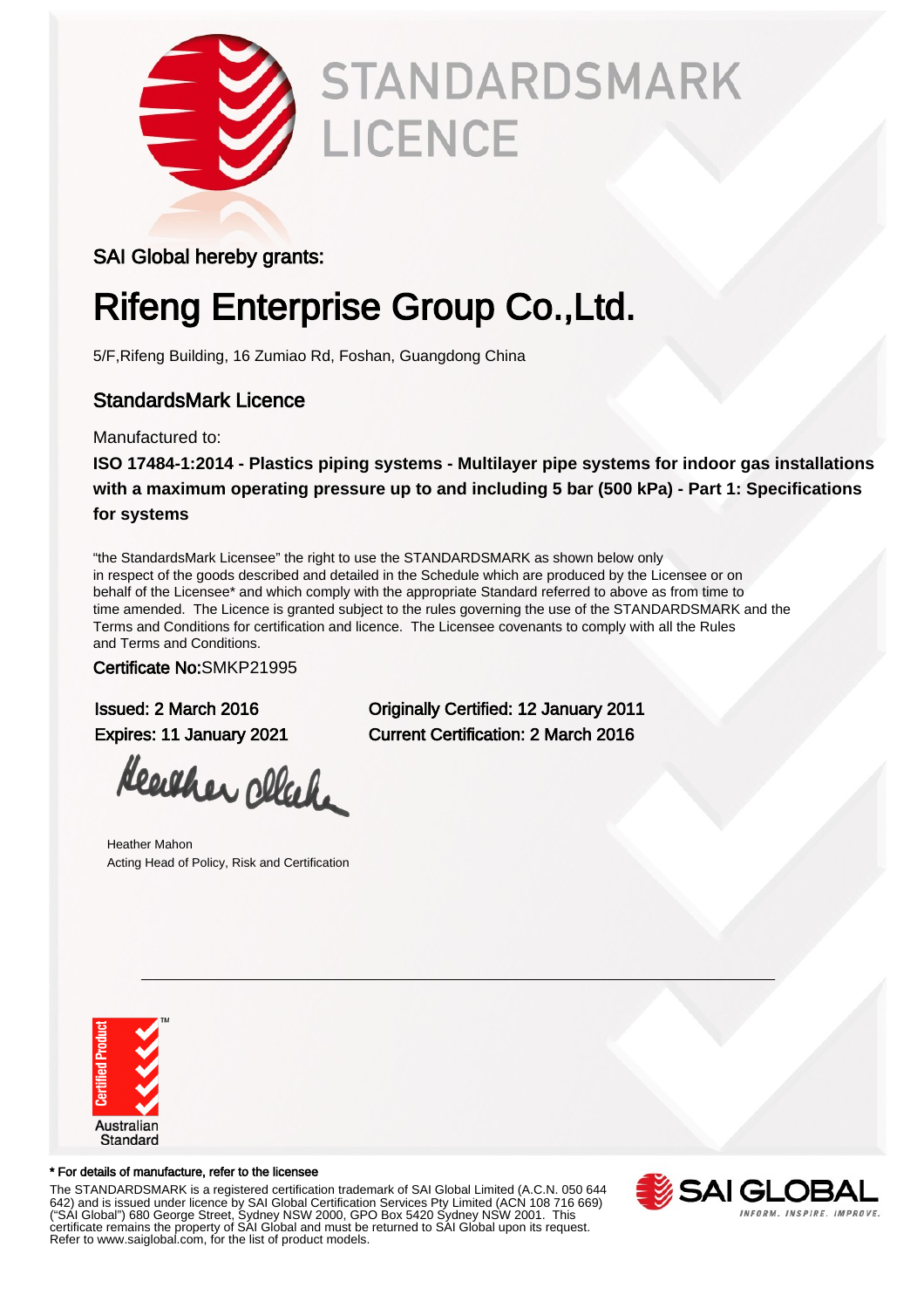#### SAI Global hereby grants:

# Rifeng Enterprise Group Co.,Ltd.

5/F,Rifeng Building, 16 Zumiao Rd, Foshan, Guangdong China

### StandardsMark Licence

Manufactured to:

ISO 17484-1:2014 - Plastics piping systems - Multilayer pipe systems for indoor gas installations with a maximum operating pressure up to and including 5 bar (500 kPa) - Part 1: Specifications for systems

| <b>Model Name</b> | <b>Brand Name</b> | <b>Product Description</b>       | <b>Type of Joint</b> | Date Endorsed |
|-------------------|-------------------|----------------------------------|----------------------|---------------|
| B1-1216           | GASPEX/RIFENG     | 16 x 2.0 PEX/AI/PEX<br>Pipe      | Crimping             | 15 May 2015   |
| B11620            | GASPEX/RIFENG     | 20 x 2.0 PEX/AI/PEX<br>Pipe      | Crimping             | 15 May 2015   |
| B1-2025           | GASPEX/RIFENG     | 25 x 2.5 PEX/Al/PEX<br>Pipe      | Crimping             | 15 May 2015   |
| B1-2632           | GASPEX/RIFENG     | 32 x 3.0 PEX/AI/PEX<br>Pipe      | Crimping             | 15 May 2015   |
| B1-3240           | GASPEX/RIFENG     | 40 x 4.0 PEX/Al/PEX<br>Pipe      | Crimping             | 15 May 2015   |
| B1-4150           | GASPEX/RIFENG     | 50 x 4.5 PEX/AI/PEX<br>Pipe      | Crimping             | 15 May 2015   |
| B1-5163           | GASPEX/RIFENG     | 63 x 6.0 PEX/Al/PEX<br>Pipe      | Crimping             | 15 May 2015   |
| $C-1014$          | <b>RIFENG</b>     | 14x2.0 PE/AL/PE<br><b>PIPE</b>   | crimp                | 24 Jun 2015   |
| $C-1216$          | <b>RIFENG</b>     | 16 x 2.0 PE/AL/PE<br><b>PIPE</b> | crimp                | 24 Jun 2015   |
| $C-1418$          | <b>RIFENG</b>     | 18x2.0 PE/AL/PE<br><b>PIPE</b>   | crimp                | 24 Jun 2015   |
| $C-1620$          | <b>RIFENG</b>     | 20 x 2.0 PE/AL/PE<br><b>PIPE</b> | crimp                | 24 Jun 2015   |
| $C-2025$          | <b>RIFENG</b>     | 25 x 2.5PE/AL/PE<br><b>PIPE</b>  | crimp                | 24 Jun 2015   |
| $C-2026$          | <b>RIFENG</b>     | 26x3.0PE/AL/PE PIPE              | crimp                | 24 Jun 2015   |
| $C-2632$          | <b>RIFENG</b>     | 32x3.0 PE/AL/PE<br><b>PIPE</b>   | crimp                | 24 Jun 2015   |
| F1-L1014*1/2 C    | <b>RIFENG</b>     | Male Elbow                       | crimp                | 24 Jun 2015   |
| F1-L1014*1/2FC    | <b>RIFENG</b>     | <b>Female Elbow</b>              | crimp                | 24 Jun 2015   |

Model identification of the goods on which the STANDARDSMARK may be used:

Certificate No: SMKP21995 Issued Date: 2 March 2016

This schedule supersedes all previously issued schedules

#### \* For details of manufacture, refer to the licensee

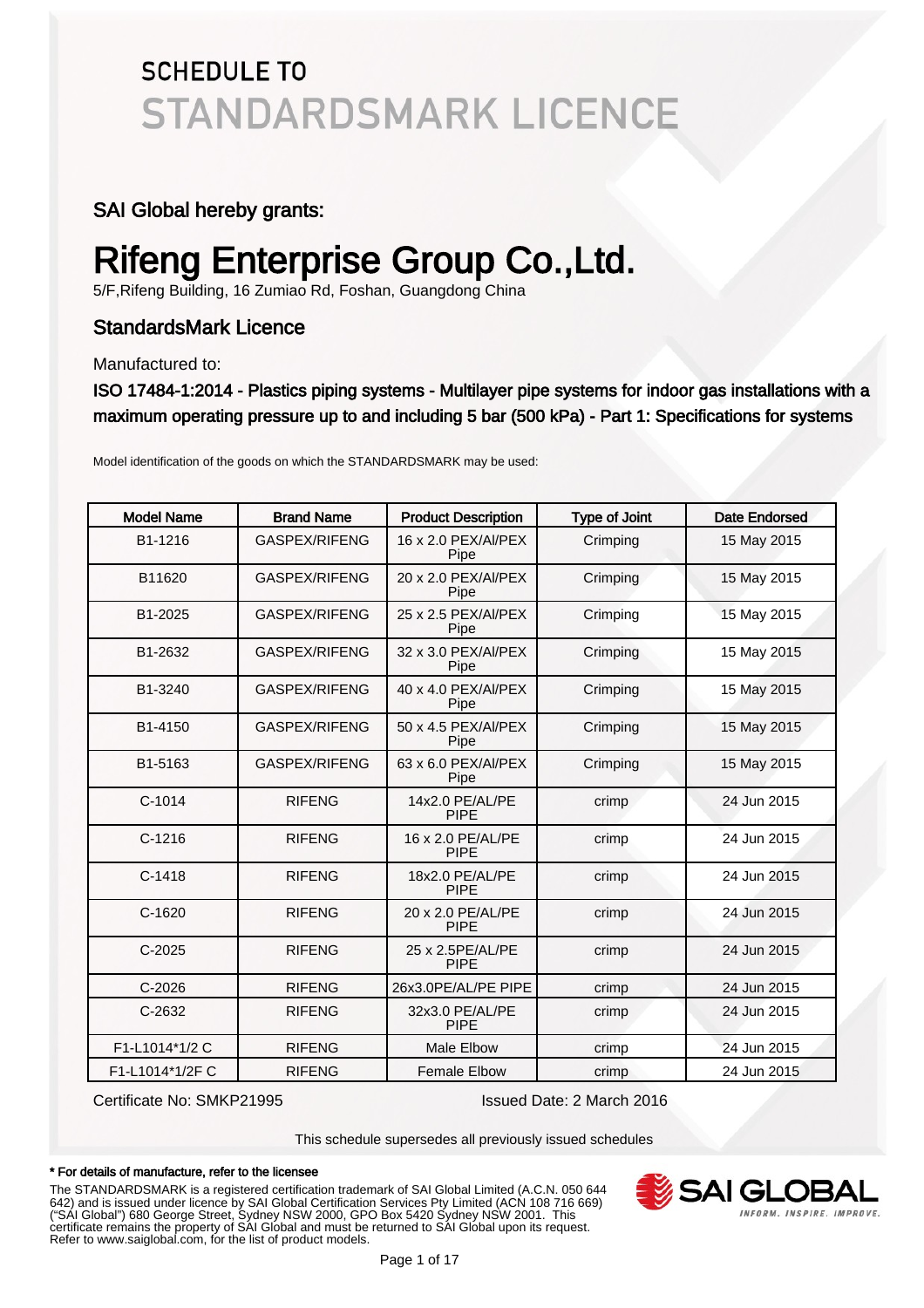| <b>Model Name</b>  | <b>Brand Name</b> | <b>Product Description</b> | <b>Type of Joint</b> | <b>Date Endorsed</b> |
|--------------------|-------------------|----------------------------|----------------------|----------------------|
| F1-L1014*1014 C    | <b>RIFENG</b>     | elbow                      | crimp                | 24 Jun 2015          |
| F1-L1216*1/2 C     | <b>RIFENG</b>     | Male Elbow                 | crimp                | 24 Jun 2015          |
| F1-L1216*1/2F C    | <b>RIFENG</b>     | <b>Female Elbow</b>        | crimp                | 24 Jun 2015          |
| F1-L1216*1/2F(Z) C | <b>RIFENG</b>     | elbow                      | crimp                | 24 Jun 2015          |
| F1-L1216*1216 C    | <b>RIFENG</b>     | elbow                      | crimp                | 24 Jun 2015          |
| F1-L1216*3/4 C     | <b>RIFENG</b>     | Male Elbow                 | crimp                | 24 Jun 2015          |
| F1-L1418*1/2 C     | <b>RIFENG</b>     | Male Elbow                 | crimp                | 24 Jun 2015          |
| F1-L1418*1/2F C    | <b>RIFENG</b>     | Female Elbow               | crimp                | 24 Jun 2015          |
| F1-L1418*1/2F(Z) C | <b>RIFENG</b>     | elbow                      | crimp                | 24 Jun 2015          |
| F1-L1418*1418 C    | <b>RIFENG</b>     | elbow                      | crimp                | 24 Jun 2015          |
| F1-L1418*3/4F C    | <b>RIFENG</b>     | <b>Female Elbow</b>        | crimp                | 24 Jun 2015          |
| F1-L1620*1/2 C     | <b>RIFENG</b>     | Male Elbow                 | crimp                | 24 Jun 2015          |
| F1-L1620*1/2F C    | <b>RIFENG</b>     | <b>Female Elbow</b>        | crimp                | 24 Jun 2015          |
| F1-L1620*1/2F(Z) C | <b>RIFENG</b>     | elbow                      | crimp                | 24 Jun 2015          |
| F1-L1620*1216 C    | <b>RIFENG</b>     | elbow                      | crimp                | 24 Jun 2015          |
| F1-L1620*1620 C    | <b>RIFENG</b>     | elbow                      | crimp                | 24 Jun 2015          |
| F1-L1620*3/4 C     | <b>RIFENG</b>     | Male Elbow                 | crimp                | 24 Jun 2015          |
| F1-L1620*3/4F C    | <b>RIFENG</b>     | <b>Female Elbow</b>        | crimp                | 24 Jun 2015          |
| F1-L1620*3/4F(Z) C | <b>RIFENG</b>     | elbow                      | crimp                | 24 Jun 2015          |
| F1-L2025*1 C       | <b>RIFENG</b>     | Male Elbow                 | crimp                | 24 Jun 2015          |
| F1-L2025*1/2F C    | <b>RIFENG</b>     | <b>Female Elbow</b>        | crimp                | 24 Jun 2015          |
| F1-L2025*1/2F(Z) C | <b>RIFENG</b>     | elbow                      | crimp                | 24 Jun 2015          |
| F1-L2025*1216 C    | <b>RIFENG</b>     | elbow                      | crimp                | 24 Jun 2015          |
| F1-L2025*1620 C    | <b>RIFENG</b>     | elbow                      | crimp                | 24 Jun 2015          |
| F1-L2025*1F(Z) C   | <b>RIFENG</b>     | elbow                      | crimp                | 24 Jun 2015          |
| F1-L2025*2025 C    | <b>RIFENG</b>     | elbow                      | crimp                | 24 Jun 2015          |
| F1-L2025*3/4 C     | <b>RIFENG</b>     | Male Elbow                 | crimp                | 24 Jun 2015          |
| F1-L2025*3/4F C    | <b>RIFENG</b>     | Female Elbow               | crimp                | 24 Jun 2015          |
| F1-L2025*3/4F(Z) C | <b>RIFENG</b>     | elbow                      | crimp                | 24 Jun 2015          |
| F1-L2026*1*2 C     | <b>RIFENG</b>     | Male Elbow                 | crimp                | 24 Jun 2015          |
| F1-L2026*1/2F C    | <b>RIFENG</b>     | <b>Female Elbow</b>        | crimp                | 24 Jun 2015          |
| F1-L2026*1/2F(Z) C | <b>RIFENG</b>     | elbow                      | crimp                | 24 Jun 2015          |
| $F1-L2026*1F(Z)$ C | <b>RIFENG</b>     | elbow                      | crimp                | 24 Jun 2015          |
| F1-L2026*2026 C    | <b>RIFENG</b>     | elbow                      | crimp                | 24 Jun 2015          |
| F1-L2026*3/4 C     | <b>RIFENG</b>     | Male Elbow                 | crimp                | 24 Jun 2015          |
| F1-L2026*3/4F C    | <b>RIFENG</b>     | Female Elbow               | crimp                | 24 Jun 2015          |
| F1-L2026*3/4F(Z) C | <b>RIFENG</b>     | elbow                      | crimp                | 24 Jun 2015          |

Certificate No: SMKP21995 Issued Date: 2 March 2016

This schedule supersedes all previously issued schedules

#### \* For details of manufacture, refer to the licensee

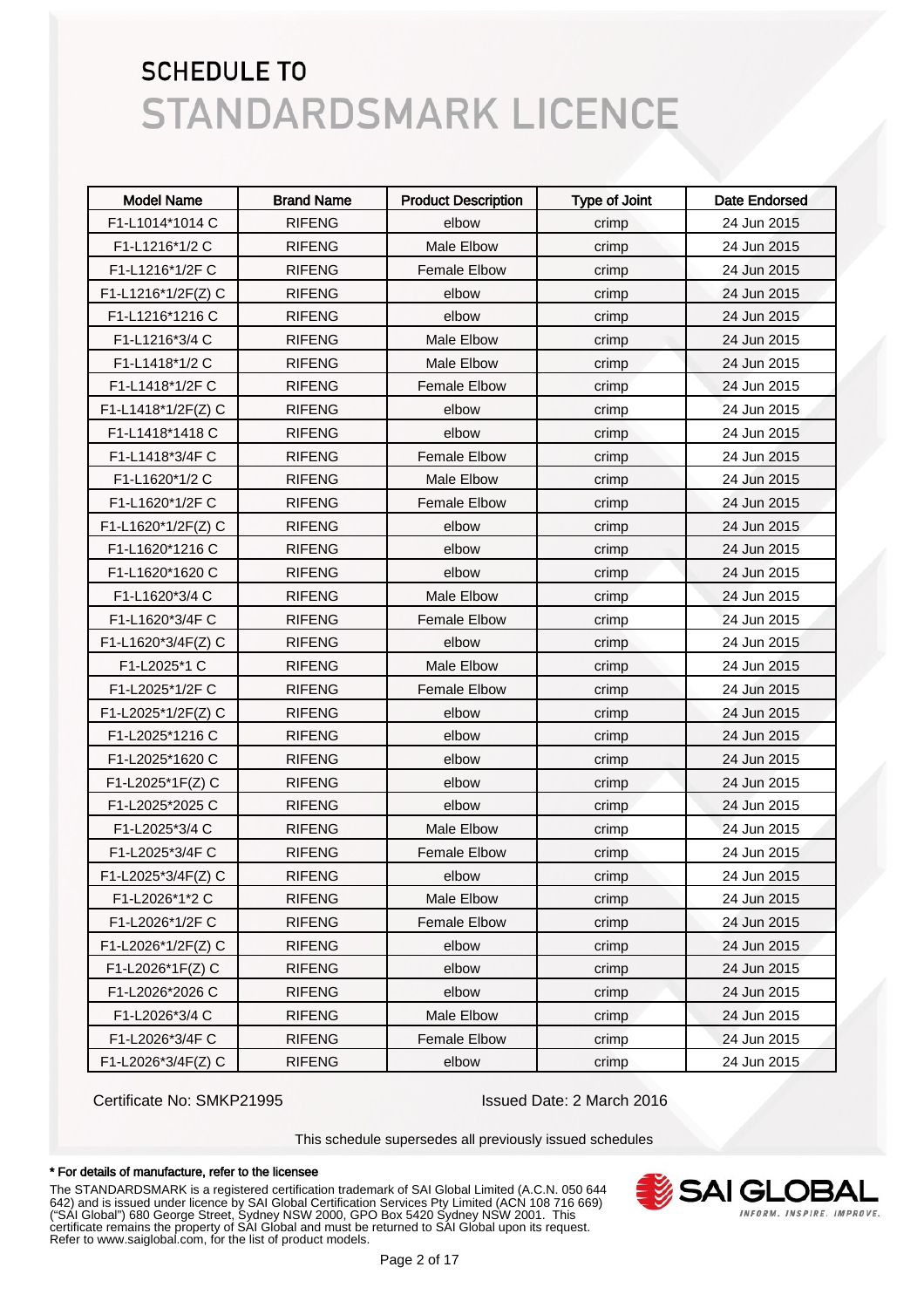| <b>Model Name</b>  | <b>Brand Name</b> | <b>Product Description</b> | <b>Type of Joint</b> | <b>Date Endorsed</b> |
|--------------------|-------------------|----------------------------|----------------------|----------------------|
| F1-L2632*1 C       | <b>RIFENG</b>     | Male Elbow                 | crimp                | 24 Jun 2015          |
| F1-L2632*1F C      | <b>RIFENG</b>     | Male Elbow                 | crimp                | 24 Jun 2015          |
| F1-L2632*1F(Z) C   | <b>RIFENG</b>     | elbow                      | crimp                | 24 Jun 2015          |
| F1-L2632*2632 C    | <b>RIFENG</b>     | elbow                      | crimp                | 24 Jun 2015          |
| F1-L2632*3/4 C     | <b>RIFENG</b>     | Male Elbow                 | crimp                | 24 Jun 2015          |
| F1-L2632*3/4 C     | <b>RIFENG</b>     | Male Elbow                 | crimp                | 24 Jun 2015          |
| F1-L2632*3/4F(Z) C | <b>RIFENG</b>     | elbow                      | crimp                | 24 Jun 2015          |
| F1-S1014*1/2 C     | <b>RIFENG</b>     | male coupling              | crimp                | 24 Jun 2015          |
| F1-S1014*1/2F C    | <b>RIFENG</b>     | Female coupling            | crimp                | 24 Jun 2015          |
| F1-S1014*1014 C    | <b>RIFENG</b>     | coupling                   | crimp                | 24 Jun 2015          |
| F1-S1216*1/2 C     | <b>RIFENG</b>     | male coupling              | crimp                | 24 Jun 2015          |
| F1-S1216*1/2F C    | <b>RIFENG</b>     | Female coupling            | crimp                | 24 Jun 2015          |
| F1-S1216*1014 C    | <b>RIFENG</b>     | coupling                   | crimp                | 24 Jun 2015          |
| F1-S1216*1216 C    | <b>RIFENG</b>     | coupling                   | crimp                | 24 Jun 2015          |
| F1-S1216*3/4 C     | <b>RIFENG</b>     | male coupling              | crimp                | 24 Jun 2015          |
| F1-S1216*3/4F C    | <b>RIFENG</b>     | Female coupling            | crimp                | 24 Jun 2015          |
| F1-S1418*1/2 C     | <b>RIFENG</b>     | male coupling              | crimp                | 24 Jun 2015          |
| F1-S1418*1/2F C    | <b>RIFENG</b>     | Female coupling            | crimp                | 24 Jun 2015          |
| F1-S1418*1216 C    | <b>RIFENG</b>     | coupling                   | crimp                | 24 Jun 2015          |
| F1-S1418*1418 C    | <b>RIFENG</b>     | coupling                   | crimp                | 24 Jun 2015          |
| F1-S1418*3/4 C     | <b>RIFENG</b>     | male coupling              | crimp                | 24 Jun 2015          |
| F1-S1418*3/4F C    | <b>RIFENG</b>     | Female coupling            | crimp                | 24 Jun 2015          |
| F1-S1620*1/2 C     | <b>RIFENG</b>     | male coupling              | crimp                | 24 Jun 2015          |
| F1-S1620*1/2F C    | <b>RIFENG</b>     | Female coupling            | crimp                | 24 Jun 2015          |
| F1-S1620*1216 C    | <b>RIFENG</b>     | coupling                   | crimp                | 24 Jun 2015          |
| F1-S1620*1418 C    | <b>RIFENG</b>     | coupling                   | crimp                | 24 Jun 2015          |
| F1-S1620*1620 C    | <b>RIFENG</b>     | coupling                   | crimp                | 24 Jun 2015          |
| F1-S1620*3/4 C     | <b>RIFENG</b>     | male coupling              | crimp                | 24 Jun 2015          |
| F1-S1620*3/4F C    | <b>RIFENG</b>     | Female coupling            | crimp                | 24 Jun 2015          |
| F1-S2025*1 C       | <b>RIFENG</b>     | male coupling              | crimp                | 24 Jun 2015          |
| F1-S2025*1/2 C     | <b>RIFENG</b>     | male coupling              | crimp                | 24 Jun 2015          |
| F1-S2025*1/2F C    | <b>RIFENG</b>     | Female coupling            | crimp                | 24 Jun 2015          |
| F1-S2025*1216 C    | <b>RIFENG</b>     | coupling                   | crimp                | 24 Jun 2015          |
| F1-S2025*1418 C    | <b>RIFENG</b>     | coupling                   | crimp                | 24 Jun 2015          |
| F1-S2025*1620 C    | <b>RIFENG</b>     | coupling                   | crimp                | 24 Jun 2015          |
| F1-S2025*1FC       | <b>RIFENG</b>     | Female coupling            | crimp                | 24 Jun 2015          |
| F1-S2025*2025 C    | <b>RIFENG</b>     | coupling                   | crimp                | 24 Jun 2015          |

Certificate No: SMKP21995 Issued Date: 2 March 2016

This schedule supersedes all previously issued schedules

#### \* For details of manufacture, refer to the licensee

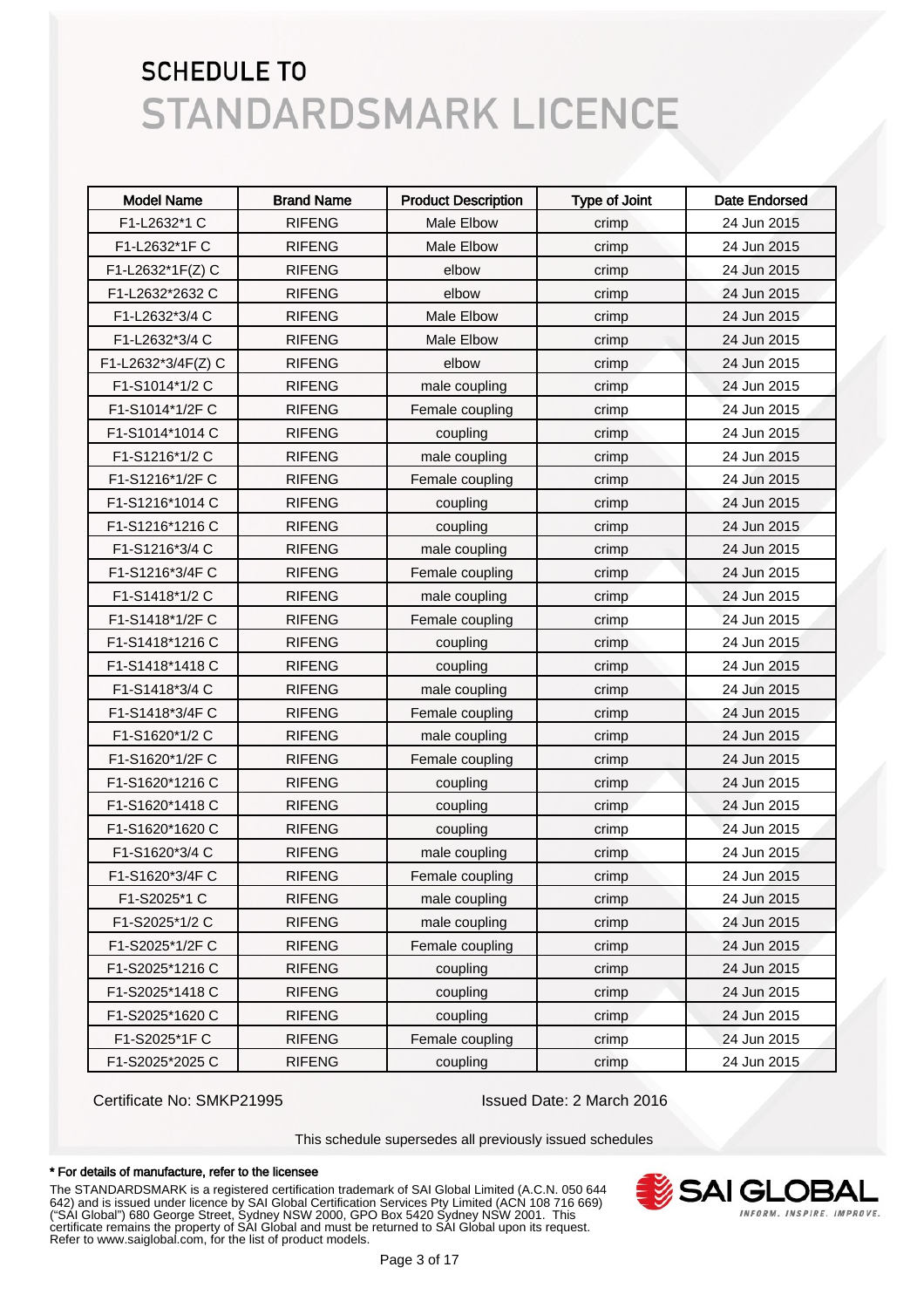| <b>Model Name</b>        | <b>Brand Name</b> | <b>Product Description</b> | <b>Type of Joint</b> | <b>Date Endorsed</b> |
|--------------------------|-------------------|----------------------------|----------------------|----------------------|
| F1-S2025*3/4 C           | <b>RIFENG</b>     | male coupling              | crimp                | 24 Jun 2015          |
| F1-S2025*3/4F C          | <b>RIFENG</b>     | Female coupling            | crimp                | 24 Jun 2015          |
| F1-S2026*1 C             | <b>RIFENG</b>     | male coupling              | crimp                | 24 Jun 2015          |
| F1-S2026*1/2 C           | <b>RIFENG</b>     | male coupling              | crimp                | 24 Jun 2015          |
| F1-S2026*1/2F C          | <b>RIFENG</b>     | Female coupling            | crimp                | 24 Jun 2015          |
| F1-S2026*1620 C          | <b>RIFENG</b>     | coupling                   | crimp                | 24 Jun 2015          |
| F1-S2026*1FC             | <b>RIFENG</b>     | Female coupling            | crimp                | 24 Jun 2015          |
| F1-S2026*2026 C          | <b>RIFENG</b>     | coupling                   | crimp                | 24 Jun 2015          |
| F1-S2026*3/4 C           | <b>RIFENG</b>     | male coupling              | crimp                | 24 Jun 2015          |
| F1-S2026*3/4F C          | <b>RIFENG</b>     | Female coupling            | crimp                | 24 Jun 2015          |
| F1-S2632*1 C             | <b>RIFENG</b>     | male coupling              | crimp                | 24 Jun 2015          |
| F1-S2632*1620 C          | <b>RIFENG</b>     | coupling                   | crimp                | 24 Jun 2015          |
| F1-S2632*1F C            | <b>RIFENG</b>     | Female coupling            | crimp                | 24 Jun 2015          |
| F1-S2632*2025 C          | <b>RIFENG</b>     | coupling                   | crimp                | 24 Jun 2015          |
| F1-S2632*2026 C          | <b>RIFENG</b>     | coupling                   | crimp                | 24 Jun 2015          |
| F1-S2632*2632 C          | <b>RIFENG</b>     | coupling                   | crimp                | 24 Jun 2015          |
| F1-S2632*3/4 C           | <b>RIFENG</b>     | male coupling              | crimp                | 24 Jun 2015          |
| F1-S2632*3/4F C          | <b>RIFENG</b>     | Female coupling            | crimp                | 24 Jun 2015          |
| F1-T1014*1/2*1014 C      | <b>RIFENG</b>     | male Tee                   | crimp                | 24 Jun 2015          |
| F1-T1014*1/2F*1014<br>C  | <b>RIFENG</b>     | female Tee                 | crimp                | 24 Jun 2015          |
| F1-T1014*1014*1014<br>C  | <b>RIFENG</b>     | Tee                        | crimp                | 24 Jun 2015          |
| F1-T1216**3/4*1216<br>C  | <b>RIFENG</b>     | male Tee                   | crimp                | 24 Jun 2015          |
| F1-T1216**3/4F*1216<br>C | <b>RIFENG</b>     | female Tee                 | crimp                | 24 Jun 2015          |
| F1-T1216*1/2*1216 C      | <b>RIFENG</b>     | male Tee                   | crimp                | 24 Jun 2015          |
| F1-T1216*1/2F*1216<br>С  | <b>RIFENG</b>     | female Tee                 | crimp                | 24 Jun 2015          |
| F1-T1216*1216*1216<br>C  | <b>RIFENG</b>     | Tee                        | crimp                | 24 Jun 2015          |
| F1-T1216*1620*1216<br>С  | <b>RIFENG</b>     | Tee                        | crimp                | 24 Jun 2015          |
| F1-T1216*2025*1216<br>С  | <b>RIFENG</b>     | Tee                        | crimp                | 24 Jun 2015          |
| F1-T1418*1/2*1418 C      | <b>RIFENG</b>     | male Tee                   | crimp                | 24 Jun 2015          |
| F1-T1418*1/2F*1418<br>С  | <b>RIFENG</b>     | female Tee                 | crimp                | 24 Jun 2015          |
| F1-T1418*1418*1418<br>С  | <b>RIFENG</b>     | Tee                        | crimp                | 24 Jun 2015          |

Certificate No: SMKP21995 Issued Date: 2 March 2016

This schedule supersedes all previously issued schedules

#### \* For details of manufacture, refer to the licensee

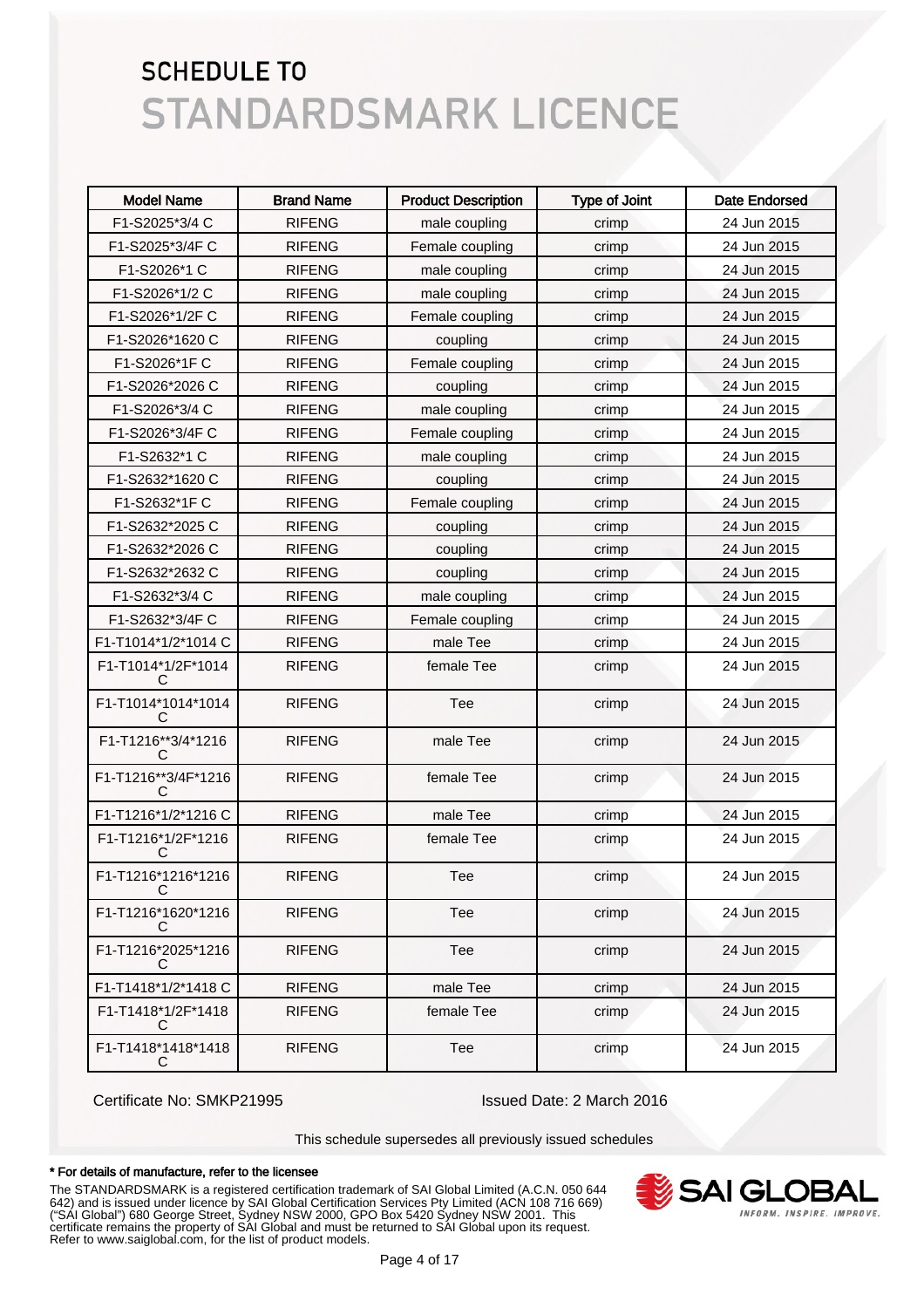| <b>Model Name</b>        | <b>Brand Name</b> | <b>Product Description</b> | <b>Type of Joint</b> | <b>Date Endorsed</b> |
|--------------------------|-------------------|----------------------------|----------------------|----------------------|
| F1-T1418*3/4*1418 C      | <b>RIFENG</b>     | male Tee                   | crimp                | 24 Jun 2015          |
| F1-T1418*3/4F*1418<br>C  | <b>RIFENG</b>     | female Tee                 | crimp                | 24 Jun 2015          |
| F1-T1620*1/2*1620 C      | <b>RIFENG</b>     | male Tee                   | crimp                | 24 Jun 2015          |
| F1-T1620*1/2F*1620<br>C  | <b>RIFENG</b>     | female Tee                 | crimp                | 24 Jun 2015          |
| F1-T1620*1216*1620<br>C  | <b>RIFENG</b>     | Tee                        | crimp                | 24 Jun 2015          |
| F1-T1620*1418*1620<br>C. | <b>RIFENG</b>     | Tee                        | crimp                | 24 Jun 2015          |
| F1-T1620*1620*1216<br>C. | <b>RIFENG</b>     | Tee                        | crimp                | 24 Jun 2015          |
| F1-T1620*1620*1620<br>C  | <b>RIFENG</b>     | Tee                        | crimp                | 24 Jun 2015          |
| F1-T1620*3/4*1620 C      | <b>RIFENG</b>     | male Tee                   | crimp                | 24 Jun 2015          |
| F1-T1620*3/4F*1620<br>€  | <b>RIFENG</b>     | female Tee                 | crimp                | 24 Jun 2015          |
| F1-T2025*1*2025 C        | <b>RIFENG</b>     | male Tee                   | crimp                | 24 Jun 2015          |
| F1-T2025*1/2*2025 C      | <b>RIFENG</b>     | male Tee                   | crimp                | 24 Jun 2015          |
| F1-T2025*1/2F*2025<br>C  | <b>RIFENG</b>     | female Tee                 | crimp                | 24 Jun 2015          |
| F1-T2025*1216*2025<br>C  | <b>RIFENG</b>     | Tee                        | crimp                | 24 Jun 2015          |
| F1-T2025*1418*2025<br>C  | <b>RIFENG</b>     | Tee                        | crimp                | 24 Jun 2015          |
| F1-T2025*1620*1620<br>C  | <b>RIFENG</b>     | Tee                        | crimp                | 24 Jun 2015          |
| F1-T2025*1620*2025<br>C  | <b>RIFENG</b>     | Tee                        | crimp                | 24 Jun 2015          |
| F1-T2025*1F*2025 C       | <b>RIFENG</b>     | female Tee                 | crimp                | 24 Jun 2015          |
| F1-T2025*2025*1620<br>C. | <b>RIFENG</b>     | Tee                        | crimp                | 24 Jun 2015          |
| F1-T2025*2025*2025<br>C  | <b>RIFENG</b>     | Tee                        | crimp                | 24 Jun 2015          |
| F1-T2025*3/4*2025 C      | <b>RIFENG</b>     | male Tee                   | crimp                | 24 Jun 2015          |
| F1-T2025*3/4F*2025<br>C  | <b>RIFENG</b>     | female Tee                 | crimp                | 24 Jun 2015          |
| F1-T2026*1*2026 C        | <b>RIFENG</b>     | male Tee                   | crimp                | 24 Jun 2015          |
| F1-T2026*1/2*2026 C      | <b>RIFENG</b>     | male Tee                   | crimp                | 24 Jun 2015          |
| F1-T2026*1/2F*2026<br>С  | <b>RIFENG</b>     | female Tee                 | crimp                | 24 Jun 2015          |
| F1-T2026*1216*2026<br>С  | <b>RIFENG</b>     | Tee                        | crimp                | 24 Jun 2015          |
| F1-T2026*1418*2026<br>C  | <b>RIFENG</b>     | Tee                        | crimp                | 24 Jun 2015          |

Certificate No: SMKP21995 Issued Date: 2 March 2016

This schedule supersedes all previously issued schedules

#### \* For details of manufacture, refer to the licensee

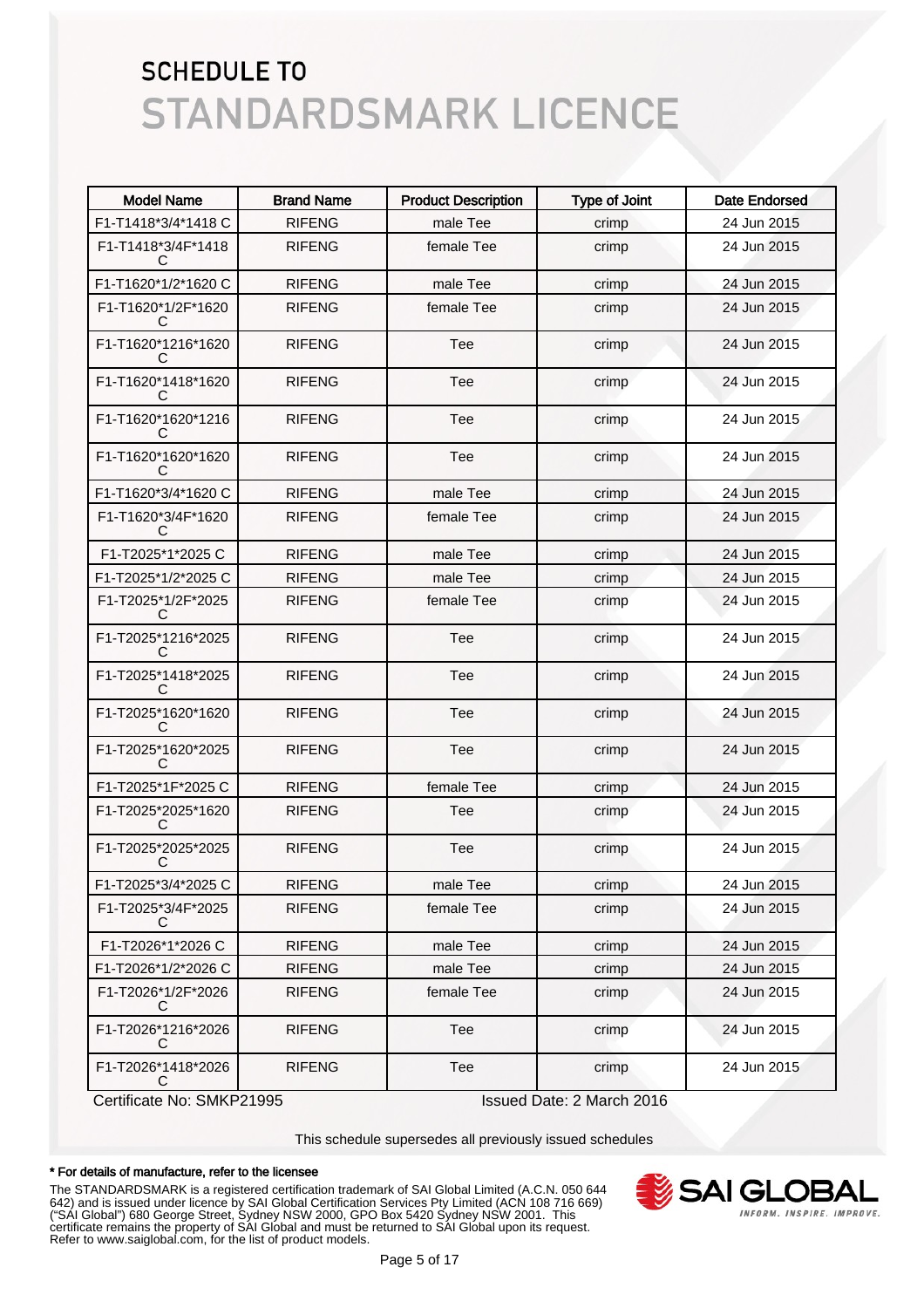| <b>Model Name</b>                      | <b>Brand Name</b> | <b>Product Description</b>                | <b>Type of Joint</b> | <b>Date Endorsed</b> |
|----------------------------------------|-------------------|-------------------------------------------|----------------------|----------------------|
| F1-T2026*1620*1620<br>С                | <b>RIFENG</b>     | Tee                                       | crimp                | 24 Jun 2015          |
| F1-T2026*1620*2026<br>С                | <b>RIFENG</b>     | Tee                                       | crimp                | 24 Jun 2015          |
| F1-T2026*1F*2026 C                     | <b>RIFENG</b>     | female Tee                                | crimp                | 24 Jun 2015          |
| F1-T2026*2026*1620<br>С                | <b>RIFENG</b>     | <b>Tee</b>                                | crimp                | 24 Jun 2015          |
| F1-T2026*2026*2026<br>С                | <b>RIFENG</b>     | Tee                                       | crimp                | 24 Jun 2015          |
| F1-T2026*3/4*2026 C                    | <b>RIFENG</b>     | male Tee                                  | crimp                | 24 Jun 2015          |
| F1-T2026*3/4F*2026<br>С                | <b>RIFENG</b>     | female Tee                                | crimp                | 24 Jun 2015          |
| F1-T2632*1*2632 C                      | <b>RIFENG</b>     | male Tee                                  | crimp                | 24 Jun 2015          |
| F1-T2632*1418*2632<br>С                | <b>RIFENG</b>     | Tee                                       | crimp                | 24 Jun 2015          |
| F1-T2632*1620*2632<br>С                | <b>RIFENG</b>     | Tee                                       | crimp                | 24 Jun 2015          |
| F1-T2632*1F*2632 C                     | <b>RIFENG</b>     | female Tee                                | crimp                | 24 Jun 2015          |
| F1-T2632*2025*2632<br>С                | <b>RIFENG</b>     | Tee                                       | crimp                | 24 Jun 2015          |
| F1-T2632*2026*2632<br>С                | <b>RIFENG</b>     | Tee                                       | crimp                | 24 Jun 2015          |
| F1-T2632*2632*2632<br>С                | <b>RIFENG</b>     | Tee                                       | crimp                | 24 Jun 2015          |
| F1-T2632*3/4*2632 C                    | <b>RIFENG</b>     | male Tee                                  | crimp                | 24 Jun 2015          |
| F1-T2632*3/4F*2632<br>С                | <b>RIFENG</b>     | female Tee                                | crimp                | 24 Jun 2015          |
| F5-2632*1Cu IIA                        | GASPEX/RIFENG     | Socket Adaptor                            | Crimping             | 15 May 2015          |
| F5-2632*3/4Cu IIA                      | GASPEX/RIFENG     | Socket Adaptor                            | Crimping             | 15 May 2015          |
| F5-2632*3/4CuF IIA                     | GASPEX/RIFENG     | Socket Adaptor                            | Crimping             | 15 May 2015          |
| F5b-L1620*3/4F(Z4)<br><b>IIA</b>       | <b>RIFENG</b>     | <b>Wall-plated Female</b><br>Elbow        | Crimping             | 15 May 2015          |
| F5-D1216 IIA                           | GASPEX/RIFENG     | End Cap                                   | Crimping             | 15 May 2015          |
| F5-D1620 IIA                           | GASPEX/RIFENG     | End Cap                                   | Crimping             | 15 May 2015          |
| F5-D2025 IIA                           | GASPEX/RIFENG     | End Cap                                   | Crimping             | 15 May 2015          |
| F5-D2632 IIA                           | GASPEX/RIFENG     | End Cap                                   | Crimping             | 15 May 2015          |
| F <sub>5</sub> -<br>K1216*1/2F*1216(Z) | GASPEX/RIFENG     | Double wall-plated<br>Female Elbow        | Crimping             | 15 May 2015          |
| F <sub>5</sub> -<br>K1620*1/2F*1620(Z) | GASPEX/RIFENG     | Double wall-plated<br><b>Female Elbow</b> | Crimping             | 15 May 2015          |
| F5-L1216*1 IIA                         | GASPEX/RIFENG     | Male Elbow                                | Crimping             | 15 May 2015          |
| F5-L1216*1/2 IIA                       | GASPEX/RIFENG     | Male Elbow                                | Crimping             | 15 May 2015          |
| F5-L1216*1/2(H) IIA                    | GASPEX/RIFENG     | <b>Swivel Male Elbow</b>                  | Crimping             | 15 May 2015          |

Certificate No: SMKP21995 Issued Date: 2 March 2016

This schedule supersedes all previously issued schedules

#### \* For details of manufacture, refer to the licensee

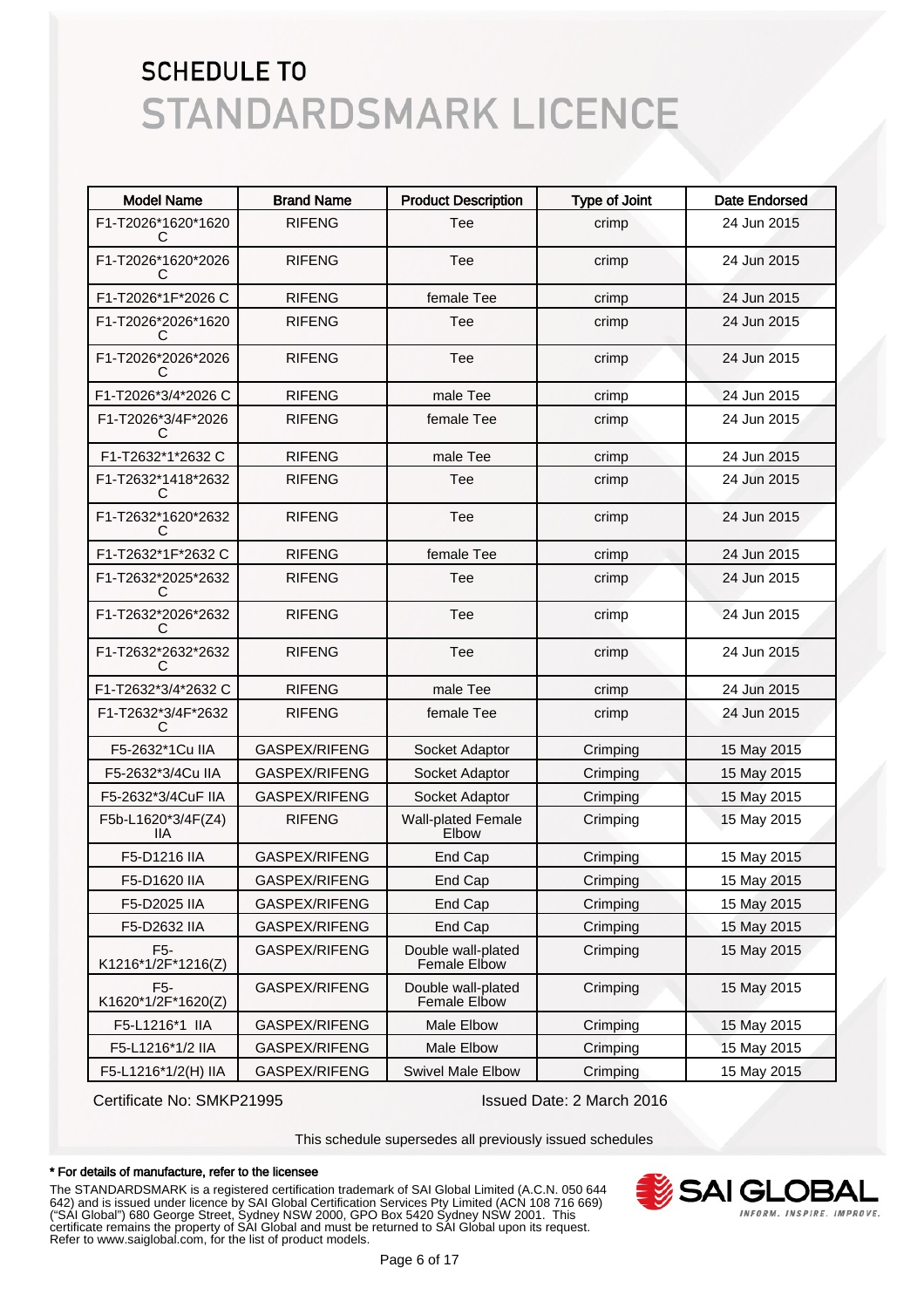| <b>Model Name</b>                             | <b>Brand Name</b>    | <b>Product Description</b>         | <b>Type of Joint</b> | <b>Date Endorsed</b> |
|-----------------------------------------------|----------------------|------------------------------------|----------------------|----------------------|
| F5-L1216*1/2(Z2)<br>(y135) IIA                | GASPEX/RIFENG        | Wall-plated Male<br>Elbow          | Crimping             | 15 May 2015          |
| F5-L1216*1/2(Z2)<br>(y165) IIA                | GASPEX/RIFENG        | Wall-plated Male<br>Elbow          | Crimping             | 15 May 2015          |
| F <sub>5</sub> -<br>L1216*1/2(Z2)(Y30)<br>ШA  | <b>GASPEX/RIFENG</b> | Wall-plated Male<br>Elbow          | Crimping             | 15 May 2015          |
| F <sub>5</sub> -<br>L1216*1/2(Z2)(Y55)<br>IIА | GASPEX/RIFENG        | Wall-plated Male<br>Elbow          | Crimping             | 15 May 2015          |
| F5-L1216*1/2F IIA                             | GASPEX/RIFENG        | <b>Female Elbow</b>                | Crimping             | 15 May 2015          |
| F5-L1216*1/2F(H)IIA                           | GASPEX/RIFENG        | <b>Swivel Female Elbow</b>         | Crimping             | 15 May 2015          |
| F5-L1216*1/2F(Z) IA                           | GASPEX/RIFENG        | Wall-plated Male<br>Elbow          | Crimping             | 15 May 2015          |
| F5-L1216*1/2F(Z) IIA                          | GASPEX/RIFENG        | <b>Wall-plated Female</b><br>Elbow | Crimping             | 15 May 2015          |
| F5-L1216*1/2F(Z1) IIA                         | GASPEX/RIFENG        | <b>Wall-plated Female</b><br>Elbow | Crimping             | 15 May 2015          |
| F5-L1216*1/2F(Z4) IIA                         | <b>RIFENG</b>        | <b>Wall-plated Female</b><br>Elbow | Crimping             | 15 May 2015          |
| F5-L1216*1216 IIA                             | GASPEX/RIFENG        | <b>Equal Elbow</b>                 | Crimping             | 15 May 2015          |
| F5-L1216*15 CU2 IIA                           | GASPEX/RIFENG        | Copper Adaptor                     | Crimping             | 15 May 2015          |
| F5-L1216*1F IIA                               | GASPEX/RIFENG        | <b>Female Elbow</b>                | Crimping             | 15 May 2015          |
| F5-L1216*3/4 CU IIA                           | GASPEX/RIFENG        | Copper Adaptor                     | Crimping             | 15 May 2015          |
| F5-L1216*3/4 CUF<br>IIА                       | GASPEX/RIFENG        | Copper Adaptor                     | Crimping             | 15 May 2015          |
| F5-L1216*3/4 IIA                              | GASPEX/RIFENG        | <b>Male Elbow</b>                  | Crimping             | 15 May 2015          |
| F5-L1216*3/4(H) IIA                           | GASPEX/RIFENG        | Swivel Male Elbow                  | Crimping             | 15 May 2015          |
| F5-L1216*3/4F IIA                             | GASPEX/RIFENG        | <b>Female Elbow</b>                | Crimping             | 15 May 2015          |
| F5-L1216*3/4F(H)IIA                           | GASPEX/RIFENG        | <b>Swivel Female Elbow</b>         | Crimping             | 15 May 2015          |
| F5-L1216*3/8 IIA                              | GASPEX/RIFENG        | <b>Male Elbow</b>                  | Crimping             | 15 May 2015          |
| F5-L1620*1 IIA                                | GASPEX/RIFENG        | Male Elbow                         | Crimping             | 15 May 2015          |
| F5-L1620*1(H) IIA                             | GASPEX/RIFENG        | <b>Swivel Male Elbow</b>           | Crimping             | 15 May 2015          |
| F5-L1620*1/2 IIA                              | GASPEX/RIFENG        | Male Elbow                         | Crimping             | 15 May 2015          |
| F <sub>5</sub> -<br>L1620*1/2(Z2)(Y57)<br>IIА | GASPEX/RIFENG        | Wall-plated Male<br>Elbow          | Crimping             | 15 May 2015          |
| F5-L1620*1/2F IIA                             | GASPEX/RIFENG        | <b>Female Elbow</b>                | Crimping             | 15 May 2015          |
| F5-L1620*1/2F(Z) IA                           | GASPEX/RIFENG        | <b>Wall-plated Female</b><br>Elbow | Crimping             | 15 May 2015          |
| F5-L1620*1/2F(Z4) IIA                         | <b>RIFENG</b>        | <b>Wall-plated Female</b><br>Elbow | Crimping             | 15 May 2015          |
| F5-L1620*1216 IIA                             | GASPEX/RIFENG        | <b>Unequal Elbow</b>               | Crimping             | 15 May 2015          |

Certificate No: SMKP21995 Issued Date: 2 March 2016

This schedule supersedes all previously issued schedules

#### \* For details of manufacture, refer to the licensee

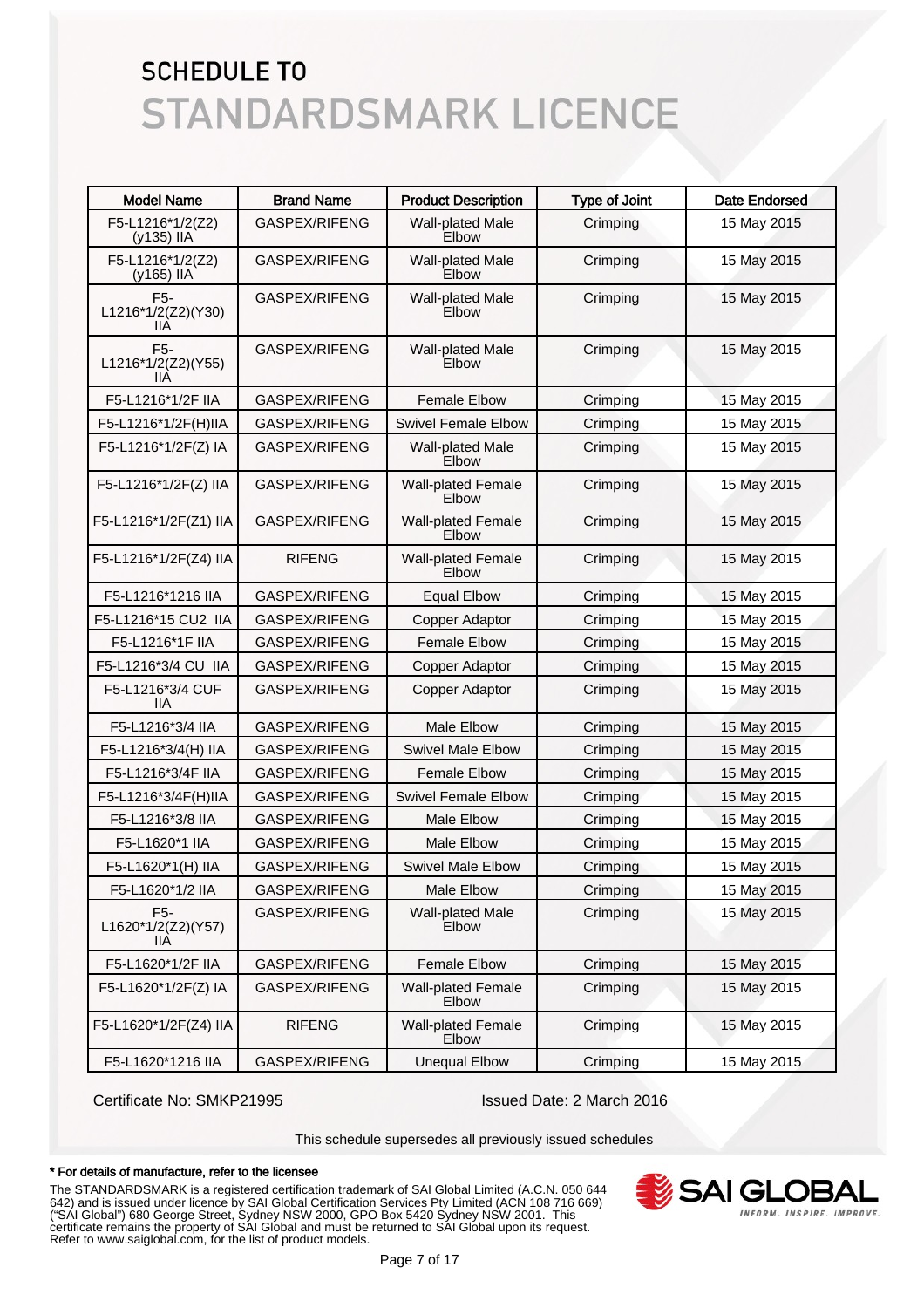| <b>Model Name</b>                             | <b>Brand Name</b> | <b>Product Description</b>         | <b>Type of Joint</b> | <b>Date Endorsed</b> |
|-----------------------------------------------|-------------------|------------------------------------|----------------------|----------------------|
| F5-L1620*1620 IIA                             | GASPEX/RIFENG     | <b>Equal Elbow</b>                 | Crimping             | 15 May 2015          |
| F5-L1620*1F IIA                               | GASPEX/RIFENG     | <b>Female Elbow</b>                | Crimping             | 15 May 2015          |
| F5-L1620*1F(H) IIA                            | GASPEX/RIFENG     | <b>Swivel Female Elbow</b>         | Crimping             | 15 May 2015          |
| F5-L1620*3/4 CU IIA                           | GASPEX/RIFENG     | Copper Adaptor                     | Crimping             | 15 May 2015          |
| F5-L1620*3/4 CUF<br>llА                       | GASPEX/RIFENG     | Copper Adaptor                     | Crimping             | 15 May 2015          |
| F5-L1620*3/4 IIA                              | GASPEX/RIFENG     | <b>Male Elbow</b>                  | Crimping             | 15 May 2015          |
| F5-L1620*3/4 IIA(Z3)<br>(Y230)                | GASPEX/RIFENG     | Wall-plated Male<br>Elbow          | Crimping             | 15 May 2015          |
| F5-L1620*3/4(H) IIA                           | GASPEX/RIFENG     | <b>Swivel Male Elbow</b>           | Crimping             | 15 May 2015          |
| F <sub>5</sub> -<br>L1620*3/4(Z2)(Y57)<br>IIА | GASPEX/RIFENG     | Wall-plated Male<br>Elbow          | Crimping             | 15 May 2015          |
| F5-L1620*3/4F IIA                             | GASPEX/RIFENG     | <b>Female Elbow</b>                | Crimping             | 15 May 2015          |
| F5-L1620*3/4F(H) IIA                          | GASPEX/RIFENG     | <b>Swivel Female Elbow</b>         | Crimping             | 15 May 2015          |
| F5-L1620*3/4F(Z) IIA                          | GASPEX/RIFENG     | <b>Wall-plated Female</b><br>Elbow | Crimping             | 15 May 2015          |
| F5-L1620*3/4F(Z1) IIA                         | GASPEX/RIFENG     | <b>Wall-plated Female</b><br>Elbow | Crimping             | 15 May 2015          |
| F5-L2025*1 IIA                                | GASPEX/RIFENG     | <b>Male Elbow</b>                  | Crimping             | 15 May 2015          |
| F5-L2025*1(H) IIA                             | GASPEX/RIFENG     | <b>Swivel Male Elbow</b>           | Crimping             | 15 May 2015          |
| F5-L2025*1/2 IIA                              | GASPEX/RIFENG     | <b>Male Elbow</b>                  | Crimping             | 15 May 2015          |
| F5-L2025*1/2F IIA                             | GASPEX/RIFENG     | <b>Female Elbow</b>                | Crimping             | 15 May 2015          |
| F5-L2025*1216 IIA                             | GASPEX/RIFENG     | <b>Unequal Elbow</b>               | Crimping             | 15 May 2015          |
| F5-L2025*1620 IIA                             | GASPEX/RIFENG     | <b>Unequal Elbow</b>               | Crimping             | 15 May 2015          |
| F5-L2025*1F IIA                               | GASPEX/RIFENG     | <b>Female Elbow</b>                | Crimping             | 15 May 2015          |
| F5-L2025*1F(H) IIA                            | GASPEX/RIFENG     | <b>Swivel Female Elbow</b>         | Crimping             | 15 May 2015          |
| F5-L2025*2025 IIA                             | GASPEX/RIFENG     | <b>Equal Elbow</b>                 | Crimping             | 15 May 2015          |
| F5-L2025*3/4 CU IIA                           | GASPEX/RIFENG     | Copper Adaptor                     | Crimping             | 15 May 2015          |
| F5-L2025*3/4 CUF<br><b>IIA</b>                | GASPEX/RIFENG     | Copper Adaptor                     | Crimping             | 15 May 2015          |
| F5-L2025*3/4 IIA                              | GASPEX/RIFENG     | Male Elbow                         | Crimping             | 15 May 2015          |
| F5-L2025*3/4(H) IIA                           | GASPEX/RIFENG     | <b>Swivel Male Elbow</b>           | Crimping             | 15 May 2015          |
| F5-L2025*3/4F IIA                             | GASPEX/RIFENG     | <b>Female Elbow</b>                | Crimping             | 15 May 2015          |
| F5-L2025*3/4F(H) IIA                          | GASPEX/RIFENG     | <b>Swivel Female Elbow</b>         | Crimping             | 15 May 2015          |
| F5-L2025*3/4F(Z) IIA                          | GASPEX/RIFENG     | <b>Wall-plated Female</b><br>Elbow | Crimping             | 15 May 2015          |
| F5-L2025*3/4F(Z1) IIA                         | GASPEX/RIFENG     | Wall-plated Female<br>Elbow        | Crimping             | 15 May 2015          |
| F5-L2632*1 1/4 IIA                            | GASPEX/RIFENG     | Male Elbow                         | Crimping             | 15 May 2015          |
| F5-L2632*1 1/4F IIA                           | GASPEX/RIFENG     | Female Elbow                       | Crimping             | 15 May 2015          |

Certificate No: SMKP21995 Issued Date: 2 March 2016

This schedule supersedes all previously issued schedules

#### \* For details of manufacture, refer to the licensee

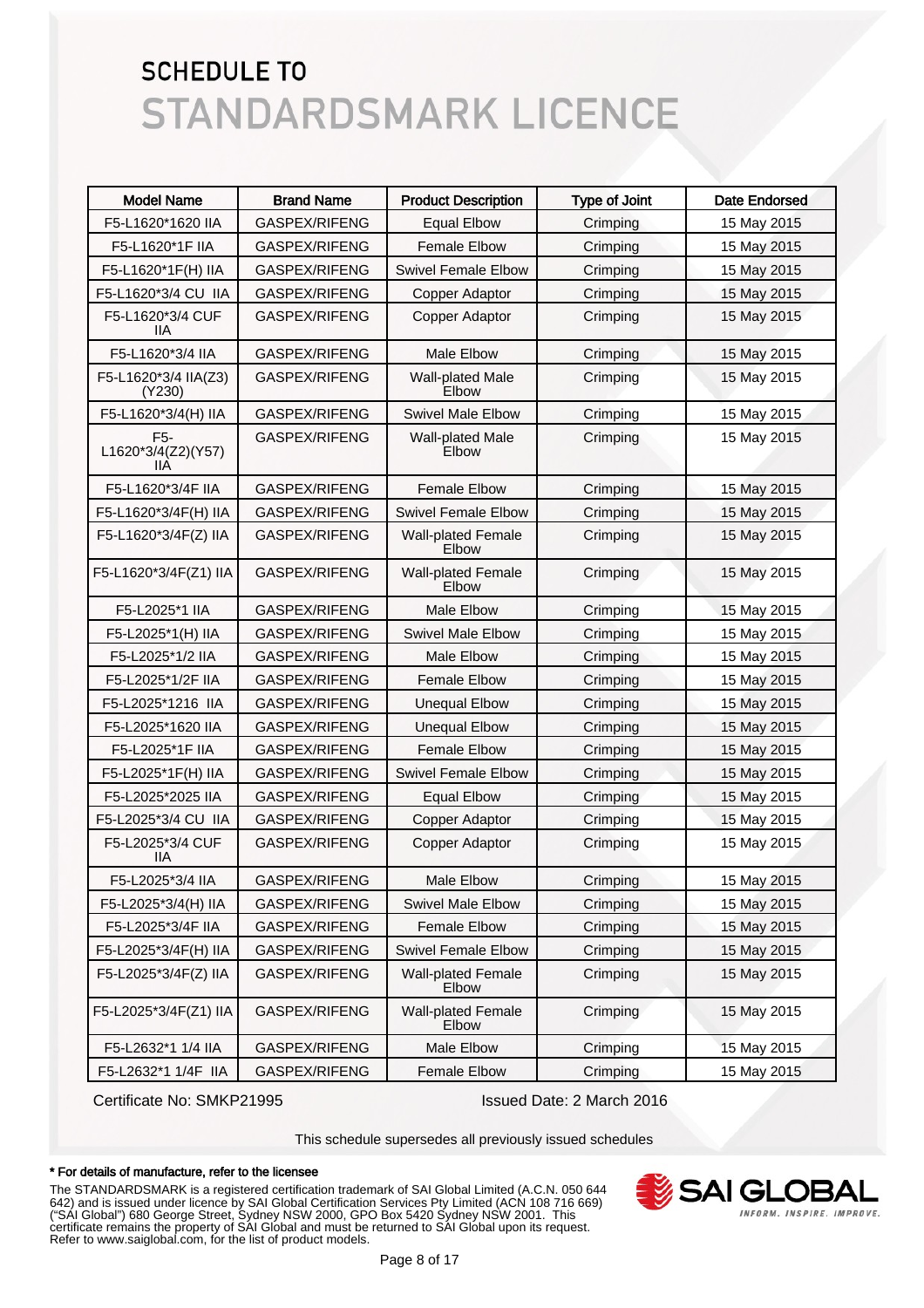| <b>Model Name</b>        | <b>Brand Name</b>    | <b>Product Description</b> | <b>Type of Joint</b> | <b>Date Endorsed</b> |
|--------------------------|----------------------|----------------------------|----------------------|----------------------|
| F5-L2632*1 IIA           | GASPEX/RIFENG        | Male Elbow                 | Crimping             | 15 May 2015          |
| F5-L2632*1(H) IIA        | GASPEX/RIFENG        | <b>Swivel Male Elbow</b>   | Crimping             | 15 May 2015          |
| F5-L2632*1216 IIA        | <b>GASPEX/RIFENG</b> | <b>Unequal Elbow</b>       | Crimping             | 15 May 2015          |
| F5-L2632*1620 IIA        | GASPEX/RIFENG        | <b>Unequal Elbow</b>       | Crimping             | 15 May 2015          |
| F5-L2632*1F IIA          | GASPEX/RIFENG        | <b>Female Elbow</b>        | Crimping             | 15 May 2015          |
| F5-L2632*1F(H) IIA       | GASPEX/RIFENG        | <b>Swivel Female Elbow</b> | Crimping             | 15 May 2015          |
| F5-L2632*2632 IIA        | GASPEX/RIFENG        | <b>Equal Elbow</b>         | Crimping             | 15 May 2015          |
| F5-L2632*3/4(H) IIA      | GASPEX/RIFENG        | <b>Swivel Male Elbow</b>   | Crimping             | 15 May 2015          |
| F5-L2632*3/4F IIA        | GASPEX/RIFENG        | <b>Female Elbow</b>        | Crimping             | 15 May 2015          |
| F5-L2632*3/4F(H) IIA     | GASPEX/RIFENG        | <b>Swivel Female Elbow</b> | Crimping             | 15 May 2015          |
| F5-L3240*1 1/2F IIA      | GASPEX/RIFENG        | <b>Female Elbow</b>        | Crimping             | 15 May 2015          |
| F5-L3240*1 1/4F IIA      | GASPEX/RIFENG        | <b>Female Elbow</b>        | Crimping             | 15 May 2015          |
| F5-L3240*1 IIA           | GASPEX/RIFENG        | Male Elbow                 | Crimping             | 15 May 2015          |
| F5-L3240*1F IIA          | GASPEX/RIFENG        | <b>Female Elbow</b>        | Crimping             | 15 May 2015          |
| F5-L3240*2025 IIA        | GASPEX/RIFENG        | <b>Unequal Elbow</b>       | Crimping             | 15 May 2015          |
| F5-L3240*2632 IIA        | GASPEX/RIFENG        | <b>Unequal Elbow</b>       | Crimping             | 15 May 2015          |
| F5-L3240*3240 IIA        | GASPEX/RIFENG        | <b>Equal Elbow</b>         | Crimping             | 15 May 2015          |
| F5-L4150*1 1/2 IIA       | GASPEX/RIFENG        | Male Elbow                 | Crimping             | 15 May 2015          |
| F5-L4150*1 1/2F IIA      | GASPEX/RIFENG        | <b>Female Elbow</b>        | Crimping             | 15 May 2015          |
| F5-L4150*1F IIA          | GASPEX/RIFENG        | <b>Female Elbow</b>        | Crimping             | 15 May 2015          |
| F5-L4150*2632 IIA        | GASPEX/RIFENG        | Unequal Elbow              | Crimping             | 15 May 2015          |
| F5-L4150*3240 IIA        | GASPEX/RIFENG        | <b>Unequal Elbow</b>       | Crimping             | 15 May 2015          |
| F5-L4150*4150 IIA        | GASPEX/RIFENG        | <b>Equal Elbow</b>         | Crimping             | 15 May 2015          |
| F5-L5163*11/2 IIA        | GASPEX/RIFENG        | <b>Male Elbow</b>          | Crimping             | 15 May 2015          |
| F5-L5163*1F IIA          | GASPEX/RIFENG        | <b>Female Elbow</b>        | Crimping             | 15 May 2015          |
| F5-L5163*2 IIA           | <b>GASPEX/RIFENG</b> | Male Elbow                 | Crimping             | 15 May 2015          |
| F5-L5163*2632 IIA        | GASPEX/RIFENG        | <b>Unequal Elbow</b>       | Crimping             | 15 May 2015          |
| F5-L5163*2F IIA          | GASPEX/RIFENG        | <b>Female Elbow</b>        | Crimping             | 15 May 2015          |
| F5-L5163*3240 IIA        | GASPEX/RIFENG        | Unequal Elbow              | Crimping             | 15 May 2015          |
| F5-L5163*4150 IIA        | GASPEX/RIFENG        | <b>Unequal Elbow</b>       | Crimping             | 15 May 2015          |
| F5-L5163*5163 IIA        | GASPEX/RIFENG        | <b>Equal Elbow</b>         | Crimping             | 15 May 2015          |
| F5-S1216*1 IIA           | GASPEX/RIFENG        | Male Union                 | Crimping             | 15 May 2015          |
| F5-S1216*1/2 CU IIA      | GASPEX/RIFENG        | Copper Adaptor             | Crimping             | 15 May 2015          |
| F5-S1216*1/2 CUF<br>IIA. | <b>GASPEX/RIFENG</b> | Copper Adaptor             | Crimping             | 15 May 2015          |
| F5-S1216*1/2 IIA         | GASPEX/RIFENG        | Male Union                 | Crimping             | 15 May 2015          |
| F5-S1216*1/2(H) IIA      | GASPEX/RIFENG        | Male Swivel Union          | Crimping             | 15 May 2015          |
| F5-S1216*1/2F IIA        | GASPEX/RIFENG        | Female Union               | Crimping             | 15 May 2015          |

Certificate No: SMKP21995 Issued Date: 2 March 2016

This schedule supersedes all previously issued schedules

#### \* For details of manufacture, refer to the licensee

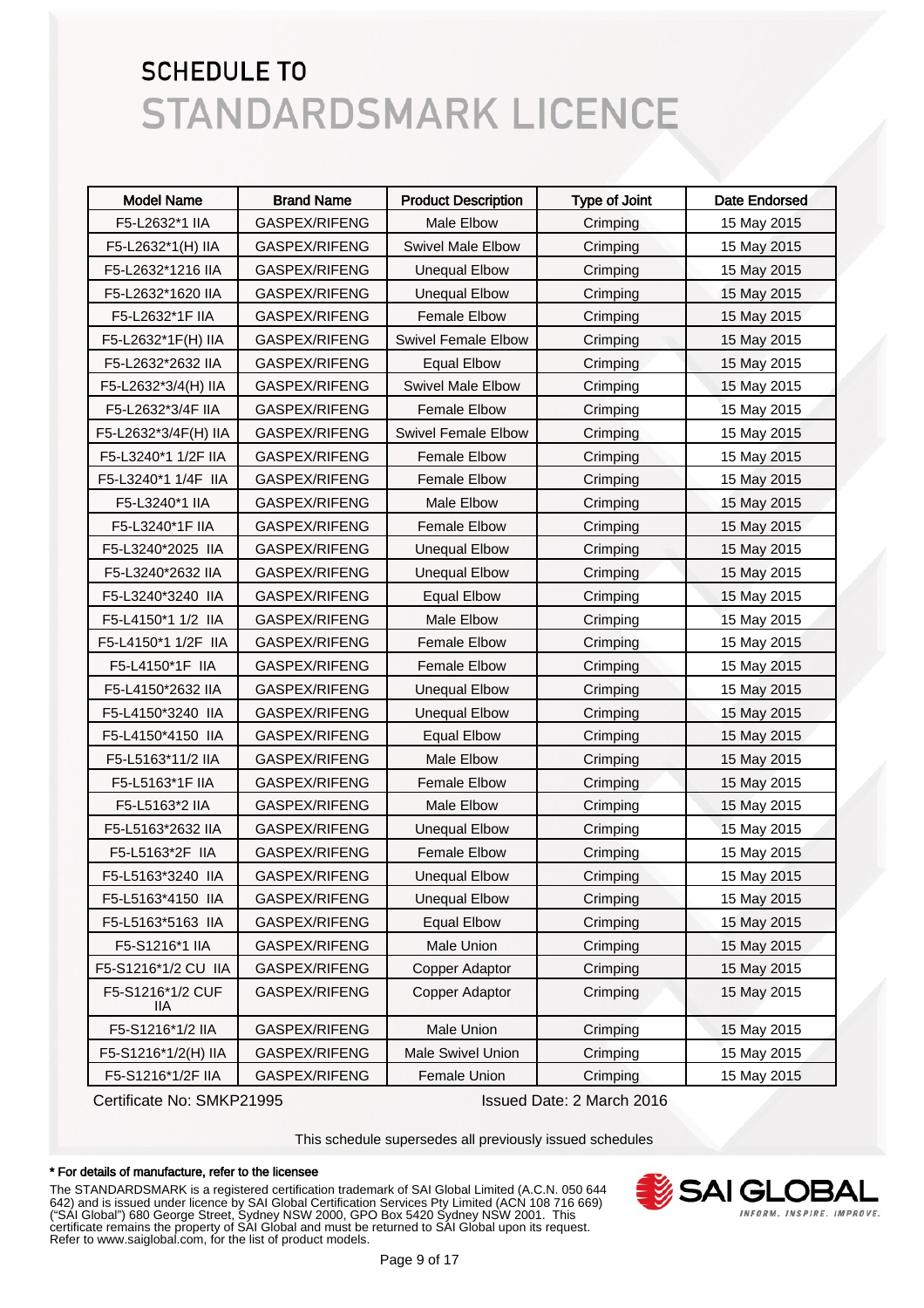| <b>Model Name</b>          | <b>Brand Name</b> | <b>Product Description</b> | <b>Type of Joint</b> | <b>Date Endorsed</b> |
|----------------------------|-------------------|----------------------------|----------------------|----------------------|
| F5-S1216*1/2F(H) IIA       | GASPEX/RIFENG     | <b>Female Swivel Union</b> | Crimping             | 15 May 2015          |
| F5-S1216*1/4CUF IIA        | GASPEX/RIFENG     | Copper Adaptor             | Crimping             | 15 May 2015          |
| F5-S1216*1/4CUF<br>IIA(C9) | GASPEX/RIFENG     | Copper Adaptor             | Crimping             | 15 May 2015          |
| F5-S1216*1/4F IIA          | GASPEX/RIFENG     | <b>Female Union</b>        | Crimping             | 15 May 2015          |
| F5-S1216*10 CU2 IIA        | GASPEX/RIFENG     | Copper Adaptor             | Crimping             | 15 May 2015          |
| F5-S1216*12 CU2 IIA        | GASPEX/RIFENG     | Copper Adaptor             | Crimping             | 15 May 2015          |
| F5-S1216*12 CU3 IIA        | GASPEX/RIFENG     | Copper Adaptor             | Crimping             | 15 May 2015          |
| F5-S1216*1216 IIA          | GASPEX/RIFENG     | <b>Equal Union</b>         | Crimping             | 15 May 2015          |
| F5-S1216*1216(H)<br>11A    | GASPEX/RIFENG     | <b>Swivel Union</b>        | Crimping             | 15 May 2015          |
| F5-S1216*15 CU2 IIA        | GASPEX/RIFENG     | Copper Adaptor             | Crimping             | 15 May 2015          |
| F5-S1216*15 CUF IIA        | GASPEX/RIFENG     | <b>Copper Adaptor</b>      | Crimping             | 15 May 2015          |
| F5-S1216*1F IIA            | GASPEX/RIFENG     | Female Union               | Crimping             | 15 May 2015          |
| F5-S1216*3/4 CU IIA        | GASPEX/RIFENG     | Copper Adaptor             | Crimping             | 15 May 2015          |
| F5-S1216*3/4 CUF<br>11A    | GASPEX/RIFENG     | <b>Copper Adaptor</b>      | Crimping             | 15 May 2015          |
| F5-S1216*3/4 IIA           | GASPEX/RIFENG     | Male Union                 | Crimping             | 15 May 2015          |
| F5-S1216*3/4(H) IIA        | GASPEX/RIFENG     | <b>Male Swivel Union</b>   | Crimping             | 15 May 2015          |
| F5-S1216*3/4F IIA          | GASPEX/RIFENG     | Female Union               | Crimping             | 15 May 2015          |
| F5-S1216*3/4F(H) IIA       | GASPEX/RIFENG     | Female Swivel Union        | Crimping             | 15 May 2015          |
| F5-S1216*3/8 CUF<br>ШA     | GASPEX/RIFENG     | Copper Adaptor             | Crimping             | 15 May 2015          |
| F5-S1216*3/8 IIA           | GASPEX/RIFENG     | <b>Male Union</b>          | Crimping             | 15 May 2015          |
| F5-S1620*1 IIA             | GASPEX/RIFENG     | <b>Male Union</b>          | Crimping             | 15 May 2015          |
| F5-S1620*1(H) IIA          | GASPEX/RIFENG     | <b>Male Swivel Union</b>   | Crimping             | 15 May 2015          |
| F5-S1620*1/2 CU IIA        | GASPEX/RIFENG     | Copper Adaptor             | Crimping             | 15 May 2015          |
| F5-S1620*1/2 CUF<br>ШA     | GASPEX/RIFENG     | Copper Adaptor             | Crimping             | 15 May 2015          |
| F5-S1620*1/2 IIA           | GASPEX/RIFENG     | Male Union                 | Crimping             | 15 May 2015          |
| F5-S1620*1/2F IIA          | GASPEX/RIFENG     | Female Union               | Crimping             | 15 May 2015          |
| F5-S1620*1/2F(H) IIA       | GASPEX/RIFENG     | <b>Female Swivel Union</b> | Crimping             | 15 May 2015          |
| F5-S1620*1/4CUF IIA        | GASPEX/RIFENG     | Copper Adaptor             | Crimping             | 15 May 2015          |
| F5-S1620*1216 IIA          | GASPEX/RIFENG     | <b>Unequal Union</b>       | Crimping             | 15 May 2015          |
| F5-S1620*1620 IIA          | GASPEX/RIFENG     | <b>Equal Union</b>         | Crimping             | 15 May 2015          |
| F5-S1620*18 CU IIA         | GASPEX/RIFENG     | Copper Adaptor             | Crimping             | 15 May 2015          |
| F5-S1620*18 CU3 IIA        | GASPEX/RIFENG     | Copper Adaptor             | Crimping             | 15 May 2015          |
| F5-S1620*1F IIA            | GASPEX/RIFENG     | Female Union               | Crimping             | 15 May 2015          |
| F5-S1620*1F(H) IIA         | GASPEX/RIFENG     | Female Swivel Union        | Crimping             | 15 May 2015          |

Certificate No: SMKP21995 Issued Date: 2 March 2016

This schedule supersedes all previously issued schedules

#### \* For details of manufacture, refer to the licensee

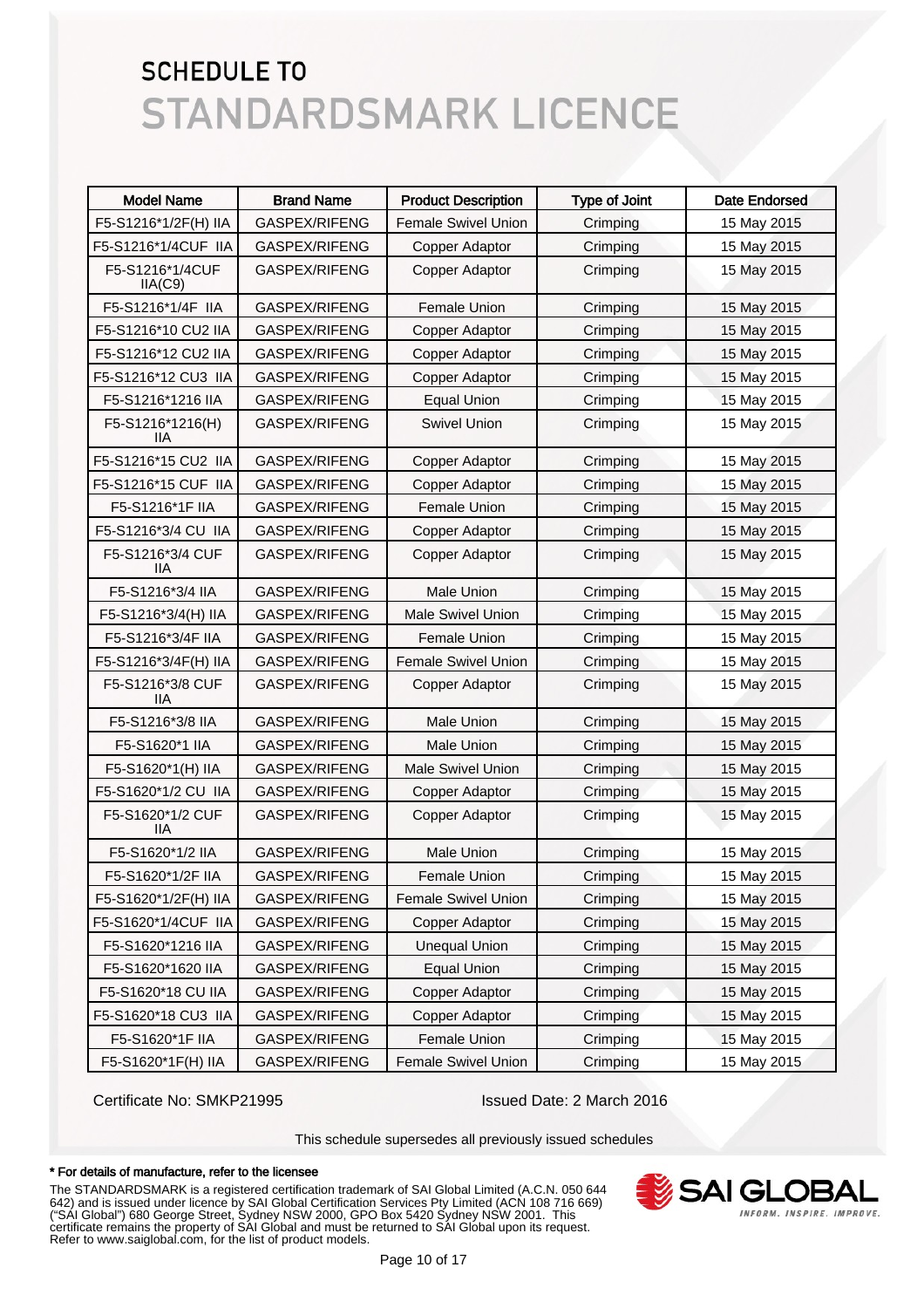| <b>Model Name</b>              | <b>Brand Name</b> | <b>Product Description</b> | <b>Type of Joint</b> | <b>Date Endorsed</b> |
|--------------------------------|-------------------|----------------------------|----------------------|----------------------|
| F5-S1620*22 CU2 IIA            | GASPEX/RIFENG     | Copper Adaptor             | Crimping             | 15 May 2015          |
| F5-S1620*22 CUF IIA            | GASPEX/RIFENG     | Copper Adaptor             | Crimping             | 15 May 2015          |
| F5-S1620*3/4 CU IIA            | GASPEX/RIFENG     | Copper Adaptor             | Crimping             | 15 May 2015          |
| F5-S1620*3/4 CUF<br>IIА        | GASPEX/RIFENG     | Copper Adaptor             | Crimping             | 15 May 2015          |
| F5-S1620*3/4 IIA               | GASPEX/RIFENG     | <b>Male Union</b>          | Crimping             | 15 May 2015          |
| F5-S1620*3/4(H) IIA            | GASPEX/RIFENG     | <b>Male Swivel Union</b>   | Crimping             | 15 May 2015          |
| F5-S1620*3/4F IIA              | GASPEX/RIFENG     | <b>Female Union</b>        | Crimping             | 15 May 2015          |
| F5-S1620*3/4F(H) IIA           | GASPEX/RIFENG     | <b>Female Swivel Union</b> | Crimping             | 15 May 2015          |
| F5-S1620*3/8CUF IIA            | GASPEX/RIFENG     | Copper Adaptor             | Crimping             | 15 May 2015          |
| F5-S1620*5/8 CUF<br>11A        | GASPEX/RIFENG     | Copper Adaptor             | Crimping             | 15 May 2015          |
| F5-S2025*1 CU<br>llА           | GASPEX/RIFENG     | Copper Adaptor             | Crimping             | 15 May 2015          |
| F5-S2025*1 CUF<br>11A          | GASPEX/RIFENG     | Copper Adaptor             | Crimping             | 15 May 2015          |
| F5-S2025*1 IIA                 | GASPEX/RIFENG     | Male Union                 | Crimping             | 15 May 2015          |
| F5-S2025*1(H) IIA              | GASPEX/RIFENG     | <b>Male Swivel Union</b>   | Crimping             | 15 May 2015          |
| F5-S2025*1/2 CU IIA            | GASPEX/RIFENG     | Copper Adaptor             | Crimping             | 15 May 2015          |
| F5-S2025*1/2 CUF<br>llА        | GASPEX/RIFENG     | Copper Adaptor             | Crimping             | 15 May 2015          |
| F5-S2025*1/2 IIA               | GASPEX/RIFENG     | <b>Male Union</b>          | Crimping             | 15 May 2015          |
| F5-S2025*1/2F IIA              | GASPEX/RIFENG     | <b>Female Union</b>        | Crimping             | 15 May 2015          |
| F5-S2025*1216 IIA              | GASPEX/RIFENG     | <b>Unequal Union</b>       | Crimping             | 15 May 2015          |
| F5-S2025*1620 IIA              | GASPEX/RIFENG     | <b>Unequal Union</b>       | Crimping             | 15 May 2015          |
| F5-S2025*1F IIA                | GASPEX/RIFENG     | Female Union               | Crimping             | 15 May 2015          |
| F5-S2025*1F(H) IIA             | GASPEX/RIFENG     | <b>Female Swivel Union</b> | Crimping             | 15 May 2015          |
| F5-S2025*2025 IIA              | GASPEX/RIFENG     | <b>Equal Union</b>         | Crimping             | 15 May 2015          |
| F5-S2025*2025(H)<br><b>IIA</b> | GASPEX/RIFENG     | <b>Male Swivel Union</b>   | Crimping             | 15 May 2015          |
| F5-S2025*22 CU IIA             | GASPEX/RIFENG     | Copper Adaptor             | Crimping             | 15 May 2015          |
| F5-S2025*22 CU2 IIA            | GASPEX/RIFENG     | Copper Adaptor             | Crimping             | 15 May 2015          |
| F5-S2025*22 CUF IIA            | GASPEX/RIFENG     | Copper Adaptor             | Crimping             | 15 May 2015          |
| F5-S2025*3/4 CU IIA            | GASPEX/RIFENG     | Copper Adaptor             | Crimping             | 15 May 2015          |
| F5-S2025*3/4 CUF<br>IIA.       | GASPEX/RIFENG     | Copper Adaptor             | Crimping             | 15 May 2015          |
| F5-S2025*3/4 IIA               | GASPEX/RIFENG     | <b>Male Union</b>          | Crimping             | 15 May 2015          |
| F5-S2025*3/4(H) IIA            | GASPEX/RIFENG     | <b>Male Swivel Union</b>   | Crimping             | 15 May 2015          |
| F5-S2025*3/4F IIA              | GASPEX/RIFENG     | Female Union               | Crimping             | 15 May 2015          |
| F5-S2025*3/4F(H) IIA           | GASPEX/RIFENG     | Female Swivel Union        | Crimping             | 15 May 2015          |

Certificate No: SMKP21995 Issued Date: 2 March 2016

This schedule supersedes all previously issued schedules

#### \* For details of manufacture, refer to the licensee

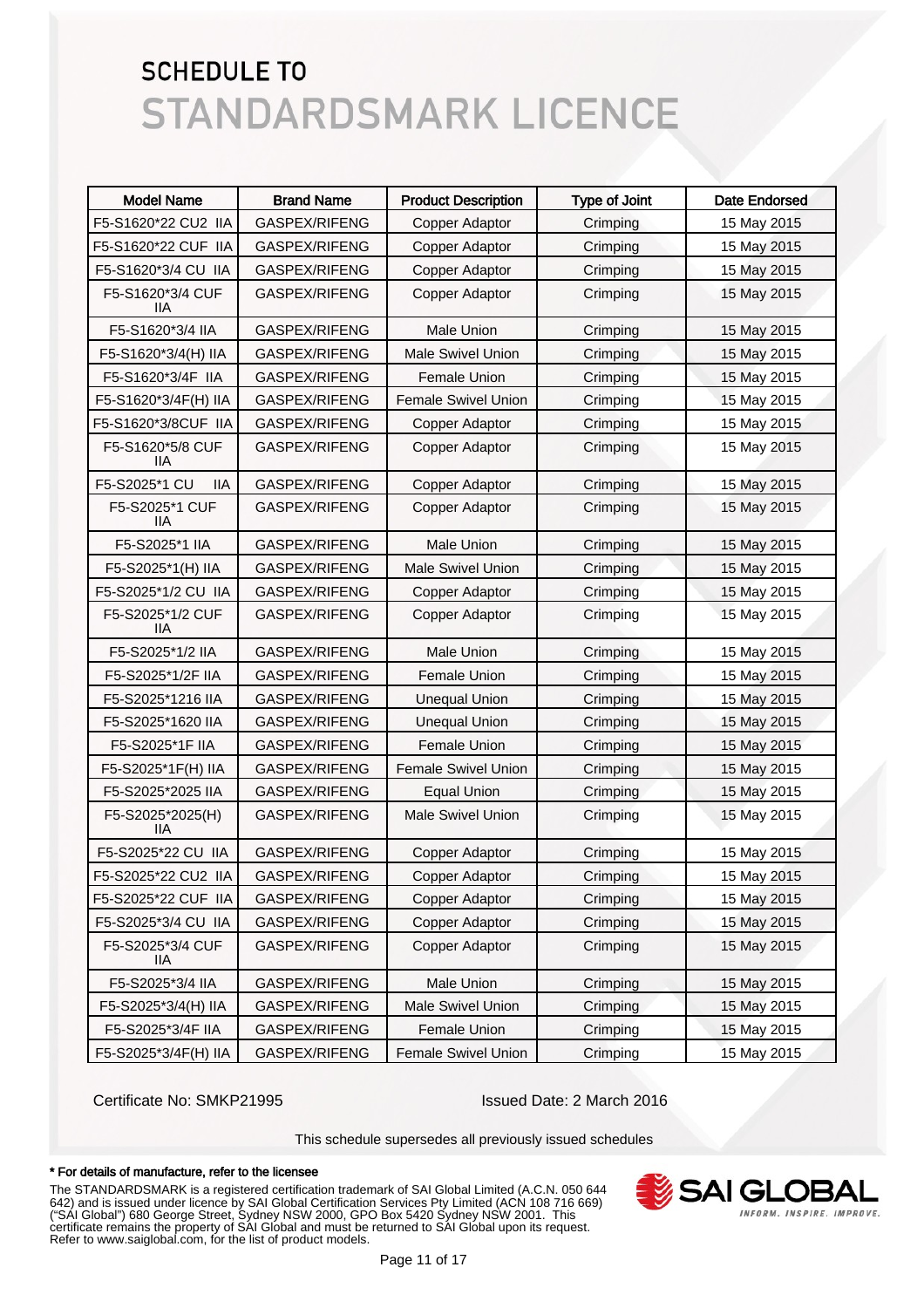| <b>Model Name</b>       | <b>Brand Name</b>    | <b>Product Description</b> | <b>Type of Joint</b> | <b>Date Endorsed</b> |
|-------------------------|----------------------|----------------------------|----------------------|----------------------|
| F5-S2025*7/8 CUF<br>liа | GASPEX/RIFENG        | Copper Adaptor             | Crimping             | 15 May 2015          |
| F5-S2632*1 CU IIA       | GASPEX/RIFENG        | Copper Adaptor             | Crimping             | 15 May 2015          |
| F5-S2632*1 CUF IIA      | GASPEX/RIFENG        | Copper Adaptor             | Crimping             | 15 May 2015          |
| F5-S2632*1 IIA          | GASPEX/RIFENG        | Male Union                 | Crimping             | 15 May 2015          |
| F5-S2632*1(H) IIA       | GASPEX/RIFENG        | <b>Male Swivel Union</b>   | Crimping             | 15 May 2015          |
| F5-S2632*11/2 IIA       | GASPEX/RIFENG        | <b>Male Union</b>          | Crimping             | 15 May 2015          |
| F5-S2632*11/4 IIA       | GASPEX/RIFENG        | <b>Male Union</b>          | Crimping             | 15 May 2015          |
| F5-S2632*11/4F IIA      | GASPEX/RIFENG        | Female Union               | Crimping             | 15 May 2015          |
| F5-S2632*1216 IIA       | GASPEX/RIFENG        | <b>Unequal Union</b>       | Crimping             | 15 May 2015          |
| F5-S2632*1620 IIA       | GASPEX/RIFENG        | <b>Unequal Union</b>       | Crimping             | 15 May 2015          |
| F5-S2632*1F IIA         | GASPEX/RIFENG        | Female Union               | Crimping             | 15 May 2015          |
| F5-S2632*1F(H) IIA      | GASPEX/RIFENG        | <b>Female Swivel Union</b> | Crimping             | 15 May 2015          |
| F5-S2632*2025 IIA       | GASPEX/RIFENG        | <b>Unequal Union</b>       | Crimping             | 15 May 2015          |
| F5-S2632*22 CU2 IIA     | GASPEX/RIFENG        | Copper Adaptor             | Crimping             | 15 May 2015          |
| F5-S2632*2632 IIA       | GASPEX/RIFENG        | <b>Equal Union</b>         | Crimping             | 15 May 2015          |
| F5-S2632*2632(H)<br>IIА | GASPEX/RIFENG        | <b>Male Swivel Union</b>   | Crimping             | 15 May 2015          |
| F5-S2632*3/4 CU IIA     | <b>GASPEX/RIFENG</b> | Copper Adaptor             | Crimping             | 15 May 2015          |
| F5-S2632*3/4 CUF<br>IIА | GASPEX/RIFENG        | Copper Adaptor             | Crimping             | 15 May 2015          |
| F5-S2632*3/4 IIA        | GASPEX/RIFENG        | <b>Male Union</b>          | Crimping             | 15 May 2015          |
| F5-S2632*3/4(H) IIA     | GASPEX/RIFENG        | <b>Male Swivel Union</b>   | Crimping             | 15 May 2015          |
| F5-S2632*3/4F IIA       | GASPEX/RIFENG        | Female Union               | Crimping             | 15 May 2015          |
| F5-S3240*1 1/2 IIA      | GASPEX/RIFENG        | <b>Male Union</b>          | Crimping             | 15 May 2015          |
| F5-S3240*1 1/2(H) IIA   | GASPEX/RIFENG        | <b>Male Swivel Union</b>   | Crimping             | 15 May 2015          |
| F5-S3240*1 1/2F IIA     | GASPEX/RIFENG        | <b>Female Union</b>        | Crimping             | 15 May 2015          |
| F5-S3240*1 1/4F IIA     | GASPEX/RIFENG        | Female Union               | Crimping             | 15 May 2015          |
| F5-S3240*1 IIA          | GASPEX/RIFENG        | <b>Male Union</b>          | Crimping             | 15 May 2015          |
| F5-S3240*11/4 IIA       | GASPEX/RIFENG        | <b>Male Union</b>          | Crimping             | 15 May 2015          |
| F5-S3240*1620 IIA       | GASPEX/RIFENG        | <b>Unequal Union</b>       | Crimping             | 15 May 2015          |
| F5-S3240*1F IIA         | GASPEX/RIFENG        | Female Union               | Crimping             | 15 May 2015          |
| F5-S3240*2025 IIA       | GASPEX/RIFENG        | <b>Unequal Union</b>       | Crimping             | 15 May 2015          |
| F5-S3240*2632 IIA       | GASPEX/RIFENG        | <b>Unequal Union</b>       | Crimping             | 15 May 2015          |
| F5-S3240*3240 IIA       | GASPEX/RIFENG        | <b>Equal Union</b>         | Crimping             | 15 May 2015          |
| F5-S3240*3240(H) IIA    | GASPEX/RIFENG        | Male Swivel Union          | Crimping             | 15 May 2015          |
| F5-S4150*1 1/2 IIA      | GASPEX/RIFENG        | Male Union                 | Crimping             | 15 May 2015          |
| F5-S4150*1 1/2(H) IIA   | GASPEX/RIFENG        | Male Swivel Union          | Crimping             | 15 May 2015          |
| F5-S4150*1 1/2F IIA     | GASPEX/RIFENG        | Female Union               | Crimping             | 15 May 2015          |

Certificate No: SMKP21995 Issued Date: 2 March 2016

This schedule supersedes all previously issued schedules

#### \* For details of manufacture, refer to the licensee

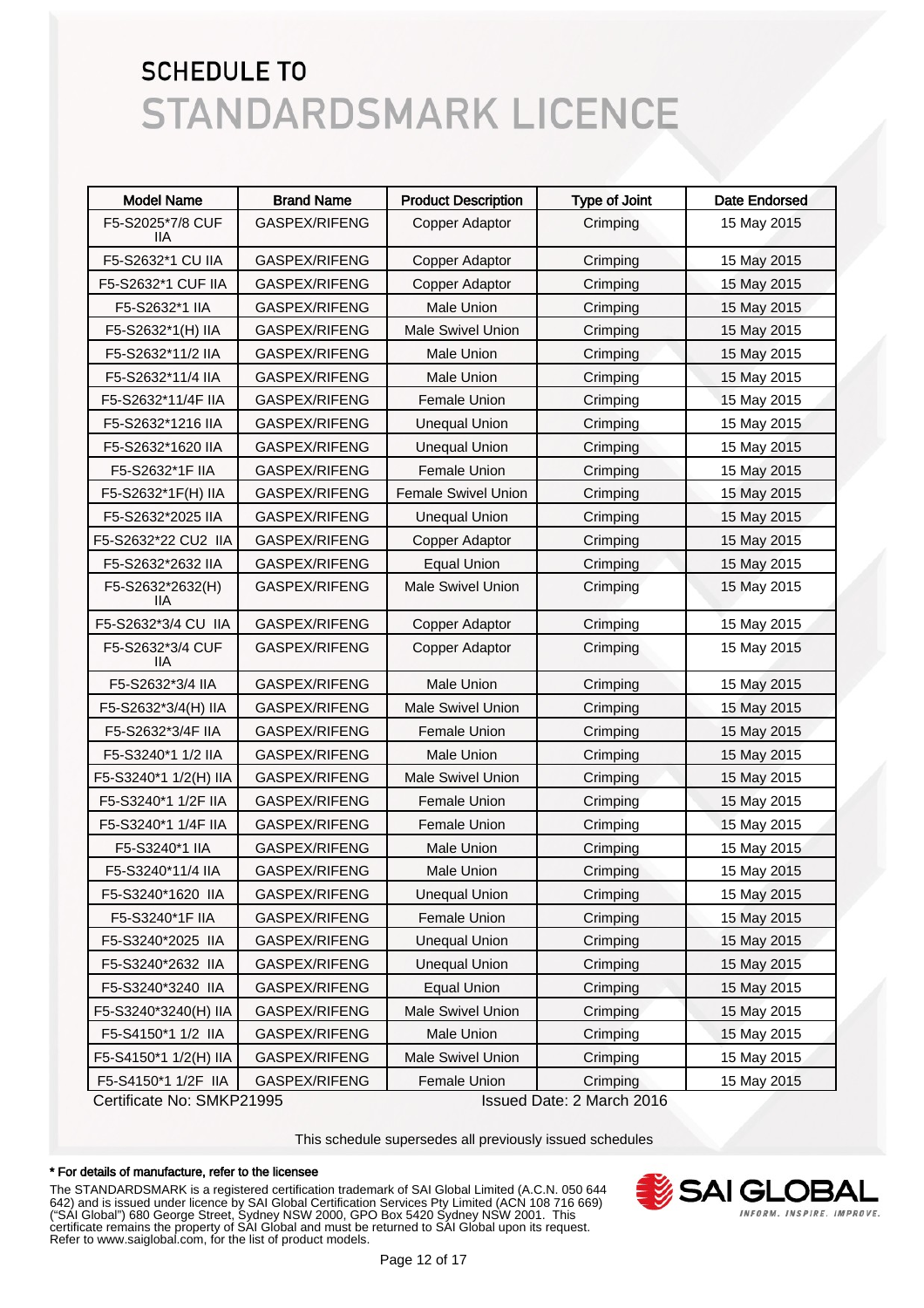| <b>Model Name</b>                 | <b>Brand Name</b> | <b>Product Description</b>       | <b>Type of Joint</b> | <b>Date Endorsed</b> |
|-----------------------------------|-------------------|----------------------------------|----------------------|----------------------|
| F5-S4150*1 1/4F IIA               | GASPEX/RIFENG     | Female Union                     | Crimping             | 15 May 2015          |
| F5-S4150*1F IIA                   | GASPEX/RIFENG     | Female Union                     | Crimping             | 15 May 2015          |
| F5-S4150*2 IIA                    | GASPEX/RIFENG     | <b>Male Union</b>                | Crimping             | 15 May 2015          |
| F5-S4150*2025 IIA                 | GASPEX/RIFENG     | <b>Unequal Union</b>             | Crimping             | 15 May 2015          |
| F5-S4150*2632 IIA                 | GASPEX/RIFENG     | <b>Unequal Union</b>             | Crimping             | 15 May 2015          |
| F5-S4150*3240 IIA                 | GASPEX/RIFENG     | <b>Unequal Union</b>             | Crimping             | 15 May 2015          |
| F5-S4150*4150 IIA                 | GASPEX/RIFENG     | <b>Equal Union</b>               | Crimping             | 15 May 2015          |
| F5-S4150*4150(H) IIA              | GASPEX/RIFENG     | <b>Male Swivel Union</b>         | Crimping             | 15 May 2015          |
| F5-S5163*1 1/2 IIA                | GASPEX/RIFENG     | <b>Male Union</b>                | Crimping             | 15 May 2015          |
| F5-S5163*1 1/4 IIA                | GASPEX/RIFENG     | <b>Male Union</b>                | Crimping             | 15 May 2015          |
| F5-S5163*11/2F IIA                | GASPEX/RIFENG     | Female Union                     | Crimping             | 15 May 2015          |
| F5-S5163*1F IIA                   | GASPEX/RIFENG     | Female Union                     | Crimping             | 15 May 2015          |
| F5-S5163*2 IIA                    | GASPEX/RIFENG     | <b>Male Union</b>                | Crimping             | 15 May 2015          |
| F5-S5163*2(H) IIA                 | GASPEX/RIFENG     | <b>Male Swivel Union</b>         | Crimping             | 15 May 2015          |
| F5-S5163*2632 IIA                 | GASPEX/RIFENG     | <b>Unequal Union</b>             | Crimping             | 15 May 2015          |
| F5-S5163*2F IIA                   | GASPEX/RIFENG     | Female Union                     | Crimping             | 15 May 2015          |
| F5-S5163*3240 IIA                 | GASPEX/RIFENG     | <b>Unequal Union</b>             | Crimping             | 15 May 2015          |
| F5-S5163*4150 IIA                 | GASPEX/RIFENG     | <b>Unequal Union</b>             | Crimping             | 15 May 2015          |
| F5-S5163*5163 IIA                 | GASPEX/RIFENG     | <b>Equal Union</b>               | Crimping             | 15 May 2015          |
| F5-S5163*5163(H) IIA              | GASPEX/RIFENG     | <b>Male Swivel Union</b>         | Crimping             | 15 May 2015          |
| F5-T1216*1/2*1216<br>IIА          | GASPEX/RIFENG     | Male Tee                         | Crimping             | 15 May 2015          |
| F5-T1216*1/2F*1216<br>llА         | GASPEX/RIFENG     | <b>Female Tee</b>                | Crimping             | 15 May 2015          |
| F5-<br>T1216*1/2F*1216(Z1)<br>11A | GASPEX/RIFENG     | <b>Wall-plated Female</b><br>Tee | Crimping             | 15 May 2015          |
| F5-T1216*1216*1216<br>11A         | GASPEX/RIFENG     | <b>Equal Tee</b>                 | Crimping             | 15 May 2015          |
| F5-T1216*1620*1216<br>11A         | GASPEX/RIFENG     | <b>Unequal Tee</b>               | Crimping             | 15 May 2015          |
| F5-T1216*2025*1216<br>llА         | GASPEX/RIFENG     | <b>Unequal Tee</b>               | Crimping             | 15 May 2015          |
| F5-T1216*3/4*1216<br>IIA          | GASPEX/RIFENG     | Male Tee                         | Crimping             | 15 May 2015          |
| F5-T1216*3/4F*1216<br><b>IIA</b>  | GASPEX/RIFENG     | Female Tee                       | Crimping             | 15 May 2015          |
| F5-T1620*1/2*1620<br><b>IIA</b>   | GASPEX/RIFENG     | Male Tee                         | Crimping             | 15 May 2015          |
| F5-T1620*1/2F*1620<br>IIA         | GASPEX/RIFENG     | Female Tee                       | Crimping             | 15 May 2015          |

Certificate No: SMKP21995 Issued Date: 2 March 2016

This schedule supersedes all previously issued schedules

#### \* For details of manufacture, refer to the licensee

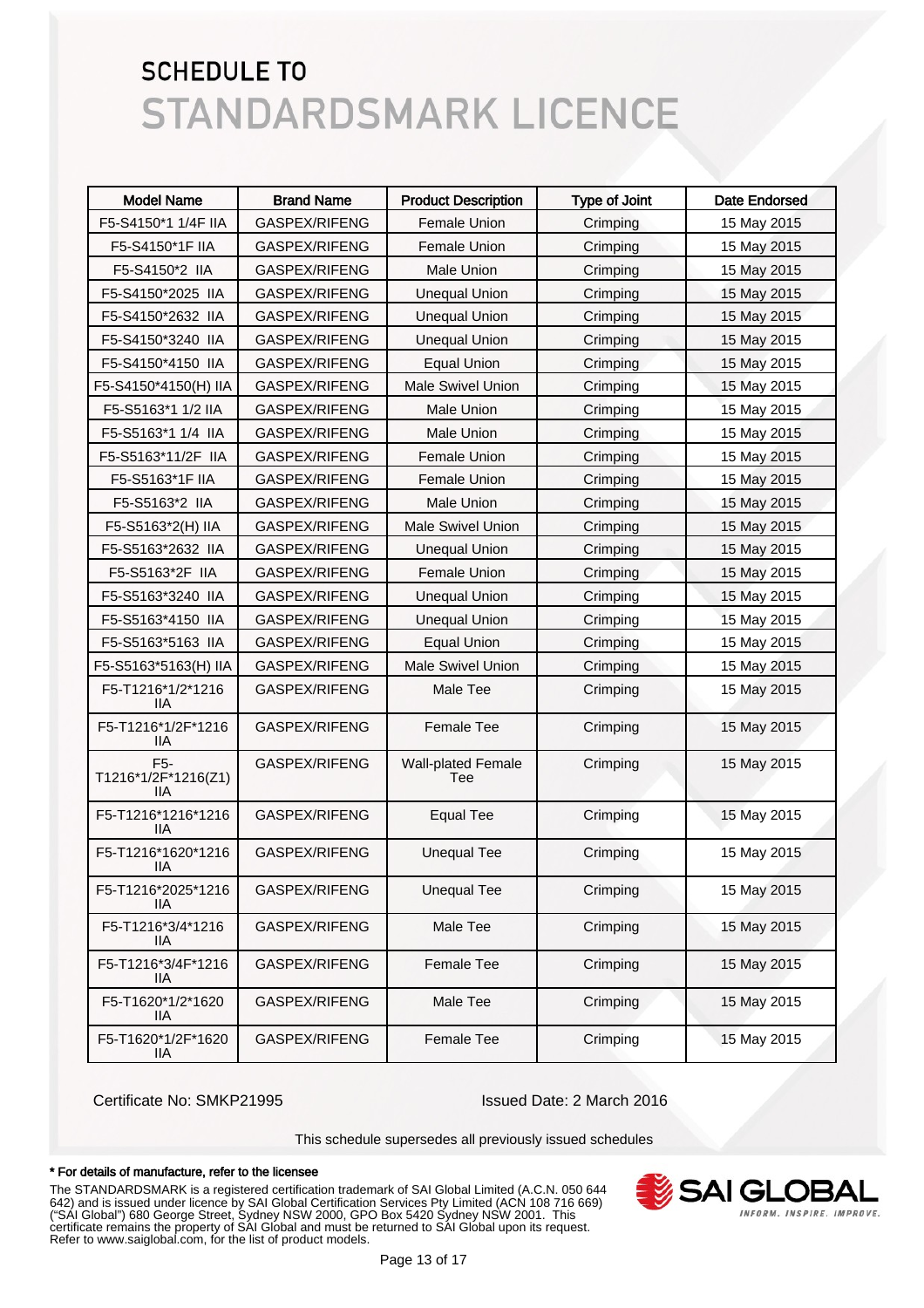| <b>Model Name</b>                              | <b>Brand Name</b> | <b>Product Description</b>       | <b>Type of Joint</b> | <b>Date Endorsed</b> |
|------------------------------------------------|-------------------|----------------------------------|----------------------|----------------------|
| F <sub>5</sub> -<br>T1620*1/2F*1620(Z1)<br>11A | GASPEX/RIFENG     | <b>Wall-plated Female</b><br>Tee | Crimping             | 15 May 2015          |
| F5-T1620*1216*1216<br>ШA                       | GASPEX/RIFENG     | <b>Unequal Tee</b>               | Crimping             | 15 May 2015          |
| F5-T1620*1216*1620<br>11A                      | GASPEX/RIFENG     | <b>Unequal Tee</b>               | Crimping             | 15 May 2015          |
| F5-T1620*1620*1216<br>ШA                       | GASPEX/RIFENG     | <b>Unequal Tee</b>               | Crimping             | 15 May 2015          |
| F5-T1620*1620*1620<br>ШA                       | GASPEX/RIFENG     | <b>Equal Tee</b>                 | Crimping             | 15 May 2015          |
| F5-T1620*1F*1620<br>11A                        | GASPEX/RIFENG     | <b>Female Tee</b>                | Crimping             | 15 May 2015          |
| F5-T1620*2025*1216<br>ШA                       | GASPEX/RIFENG     | <b>Unequal Tee</b>               | Crimping             | 15 May 2015          |
| F5-T1620*2025*1620<br>ШA                       | GASPEX/RIFENG     | <b>Unequal Tee</b>               | Crimping             | 15 May 2015          |
| F5-T1620*3/4*1620<br>liа                       | GASPEX/RIFENG     | Male Tee                         | Crimping             | 15 May 2015          |
| F5-T1620*3/4F*1620<br>liа                      | GASPEX/RIFENG     | <b>Female Tee</b>                | Crimping             | 15 May 2015          |
| F5-T2025*1/2*2025<br>llА                       | GASPEX/RIFENG     | Male Tee                         | Crimping             | 15 May 2015          |
| F5-T2025*1/2F*2025<br>llА                      | GASPEX/RIFENG     | Female Tee                       | Crimping             | 15 May 2015          |
| F5-T2025*1216*1216<br>11A                      | GASPEX/RIFENG     | <b>Unequal Tee</b>               | Crimping             | 15 May 2015          |
| F5-T2025*1216*1216<br>ШA                       | GASPEX/RIFENG     | <b>Unequal Tee</b>               | Crimping             | 15 May 2015          |
| F5-T2025*1216*1620<br>ШA                       | GASPEX/RIFENG     | <b>Unequal Tee</b>               | Crimping             | 15 May 2015          |
| F5-T2025*1216*2025<br>11A                      | GASPEX/RIFENG     | <b>Unequal Tee</b>               | Crimping             | 15 May 2015          |
| F5-T2025*1620*1216<br>ШA                       | GASPEX/RIFENG     | <b>Unequal Tee</b>               | Crimping             | 15 May 2015          |
| F5-T2025*1620*1620<br>IIA                      | GASPEX/RIFENG     | <b>Unequal Tee</b>               | Crimping             | 15 May 2015          |
| F5-T2025*1620*2025<br>11A                      | GASPEX/RIFENG     | <b>Unequal Tee</b>               | Crimping             | 15 May 2015          |
| F5-T2025*1F*2025 IIA                           | GASPEX/RIFENG     | <b>Female Tee</b>                | Crimping             | 15 May 2015          |
| F5-T2025*2025*1620<br>llА                      | GASPEX/RIFENG     | <b>Unequal Tee</b>               | Crimping             | 15 May 2015          |
| F5-T2025*2025*2025<br>IIА                      | GASPEX/RIFENG     | <b>Equal Tee</b>                 | Crimping             | 15 May 2015          |
| F5-T2025*2632*2025<br>IIA                      | GASPEX/RIFENG     | <b>Unequal Tee</b>               | Crimping             | 15 May 2015          |

Certificate No: SMKP21995 Issued Date: 2 March 2016

This schedule supersedes all previously issued schedules

#### \* For details of manufacture, refer to the licensee

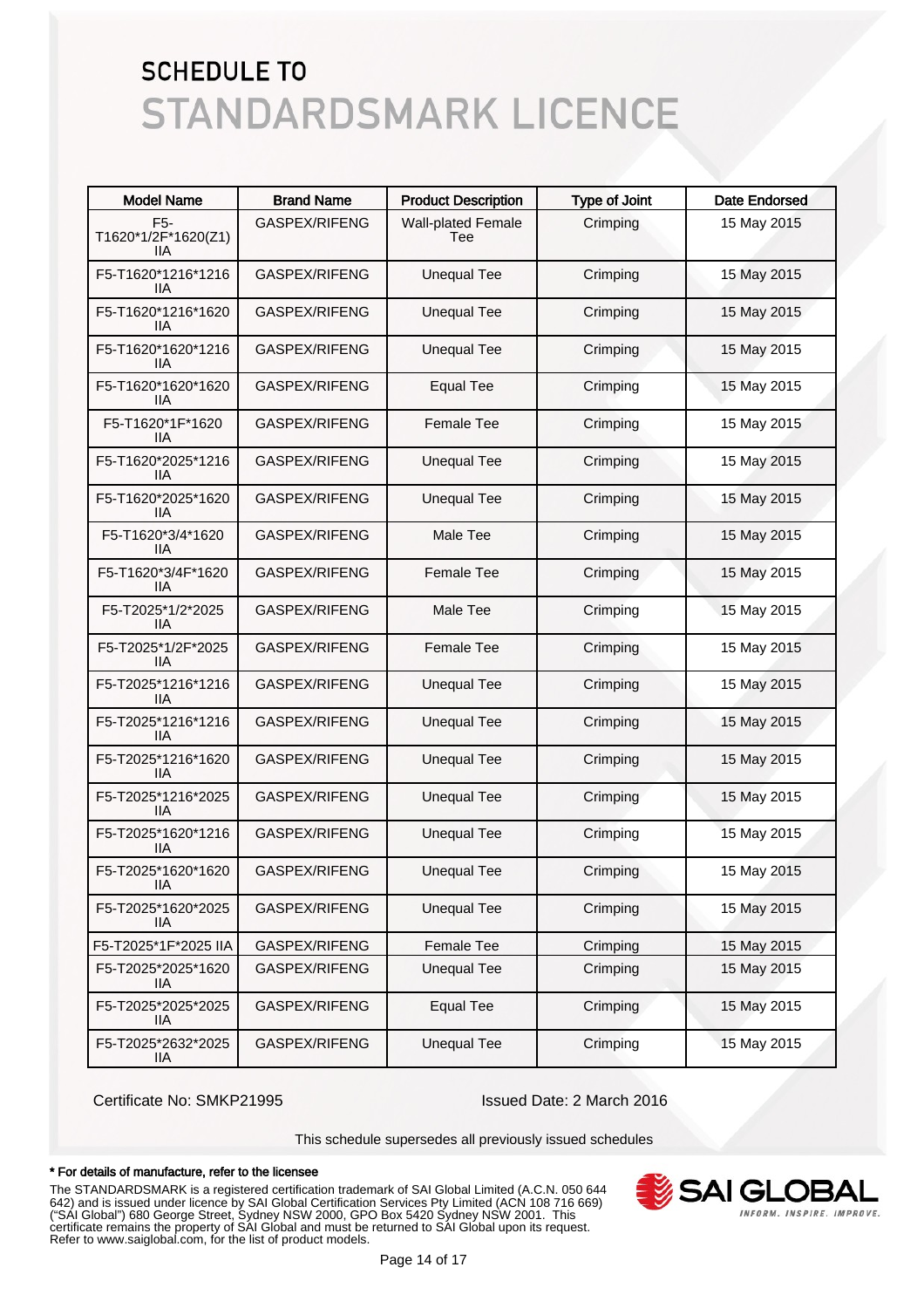| <b>Model Name</b>                | <b>Brand Name</b>    | <b>Product Description</b> | <b>Type of Joint</b> | <b>Date Endorsed</b> |
|----------------------------------|----------------------|----------------------------|----------------------|----------------------|
| F5-T2025*3/4*2025<br>IIА         | <b>GASPEX/RIFENG</b> | Male Tee                   | Crimping             | 15 May 2015          |
| F5-T2025*3/4F*2025<br>IIА        | GASPEX/RIFENG        | <b>Female Tee</b>          | Crimping             | 15 May 2015          |
| F5-T2632*1*2632 IIA              | <b>GASPEX/RIFENG</b> | Male Tee                   | Crimping             | 15 May 2015          |
| F5-T2632*1/2F*2632<br>IIA        | GASPEX/RIFENG        | <b>Female Tee</b>          | Crimping             | 15 May 2015          |
| F5-T2632*11/4F*2632<br>IIА       | GASPEX/RIFENG        | <b>Female Tee</b>          | Crimping             | 15 May 2015          |
| F5-T2632*1216*2632<br>IIА        | GASPEX/RIFENG        | <b>Unequal Tee</b>         | Crimping             | 15 May 2015          |
| F5-T2632*1620*2632<br>11A        | GASPEX/RIFENG        | <b>Unequal Tee</b>         | Crimping             | 15 May 2015          |
| F5-T2632*1F*2632 IIA             | GASPEX/RIFENG        | <b>Female Tee</b>          | Crimping             | 15 May 2015          |
| F5-T2632*2025*2025<br>IIА        | GASPEX/RIFENG        | <b>Unequal Tee</b>         | Crimping             | 15 May 2015          |
| F5-T2632*2025*2632<br>IIА        | GASPEX/RIFENG        | <b>Unequal Tee</b>         | Crimping             | 15 May 2015          |
| F5-T2632*2632*2632<br>IIА        | GASPEX/RIFENG        | <b>Equal Tee</b>           | Crimping             | 15 May 2015          |
| F5-T2632*3/4*2632<br>IIА         | GASPEX/RIFENG        | Male Tee                   | Crimping             | 15 May 2015          |
| F5-T2632*3/4F*2632<br>IIА        | GASPEX/RIFENG        | <b>Female Tee</b>          | Crimping             | 15 May 2015          |
| F5-T2632*4150*2632<br>IIА        | GASPEX/RIFENG        | <b>Unequal Tee</b>         | Crimping             | 15 May 2015          |
| F5-T3240*1 1/4*3240<br>IIА       | GASPEX/RIFENG        | Male Tee                   | Crimping             | 15 May 2015          |
| F5-T3240*11/2F*3240<br>IIА       | GASPEX/RIFENG        | Female Tee                 | Crimping             | 15 May 2015          |
| F5-T3240*11/4F*3240<br>IIА       | GASPEX/RIFENG        | Female Tee                 | Crimping             | 15 May 2015          |
| F5-T3240*1620*2632<br><b>IIA</b> | GASPEX/RIFENG        | <b>Unequal Tee</b>         | Crimping             | 15 May 2015          |
| F5-T3240*1620*3240<br>IIA        | GASPEX/RIFENG        | <b>Unequal Tee</b>         | Crimping             | 15 May 2015          |
| F5-T3240*1F*1F IIA               | GASPEX/RIFENG        | Female Tee                 | Crimping             | 15 May 2015          |
| F5-T3240*1F*3240 IIA             | GASPEX/RIFENG        | Female Tee                 | Crimping             | 15 May 2015          |
| F5-T3240*2025*2025<br>IIА        | GASPEX/RIFENG        | <b>Unequal Tee</b>         | Crimping             | 15 May 2015          |
| F5-T3240*2025*2632<br>IIА        | GASPEX/RIFENG        | <b>Unequal Tee</b>         | Crimping             | 15 May 2015          |
| F5-T3240*2025*3240<br>IIА        | GASPEX/RIFENG        | <b>Unequal Tee</b>         | Crimping             | 15 May 2015          |
| F5-T3240*2632*2632<br><b>IIA</b> | GASPEX/RIFENG        | <b>Unequal Tee</b>         | Crimping             | 15 May 2015          |

Certificate No: SMKP21995 Issued Date: 2 March 2016

This schedule supersedes all previously issued schedules

#### \* For details of manufacture, refer to the licensee

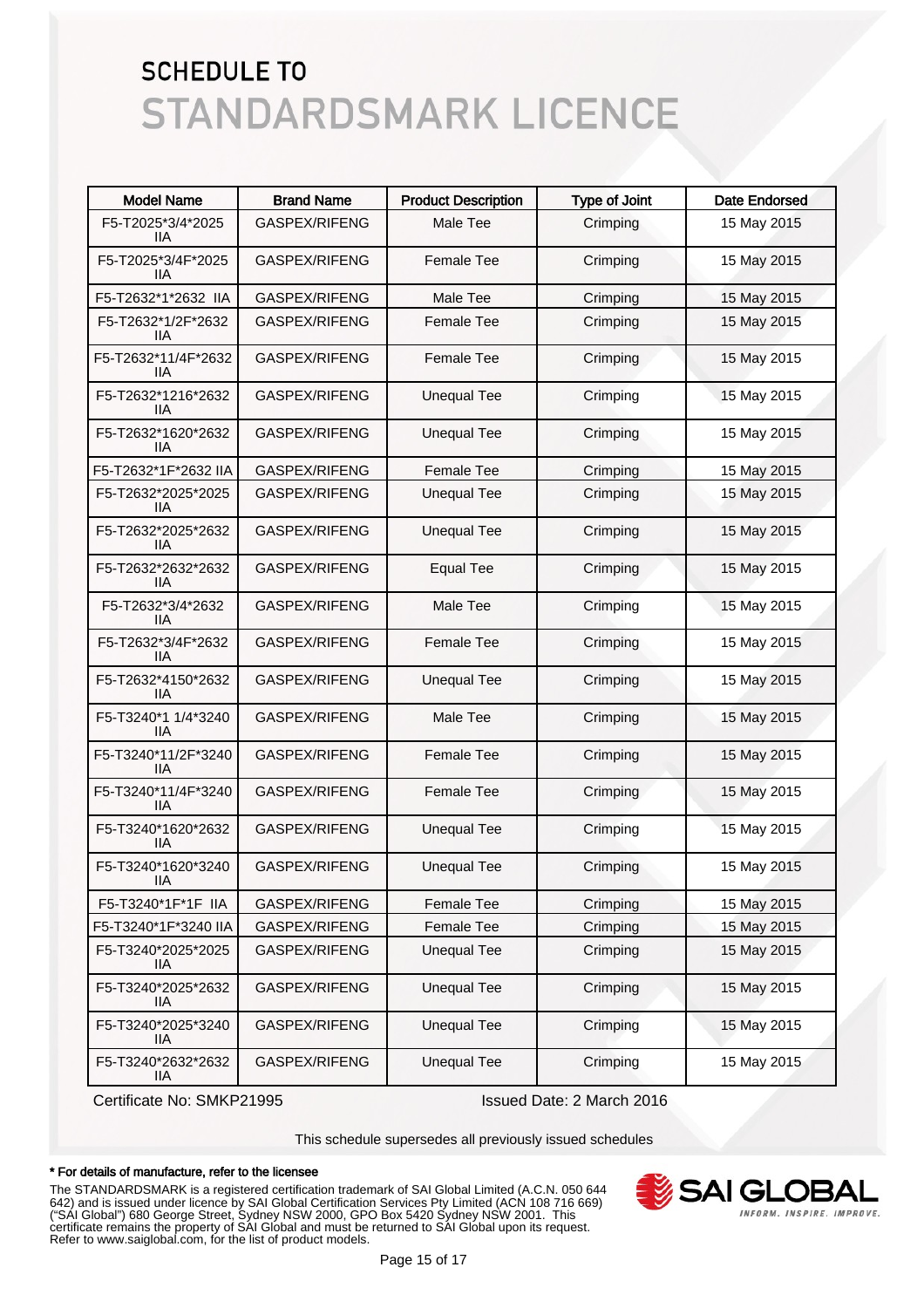| <b>Model Name</b>          | <b>Brand Name</b>    | <b>Product Description</b> | <b>Type of Joint</b> | <b>Date Endorsed</b> |
|----------------------------|----------------------|----------------------------|----------------------|----------------------|
| F5-T3240*2632*3240<br>llА  | <b>GASPEX/RIFENG</b> | <b>Unequal Tee</b>         | Crimping             | 15 May 2015          |
| F5-T3240*3/4F*1F IIA       | GASPEX/RIFENG        | <b>Female Tee</b>          | Crimping             | 15 May 2015          |
| F5-T3240*3/4F*2632<br>11A  | GASPEX/RIFENG        | <b>Female Tee</b>          | Crimping             | 15 May 2015          |
| F5-T3240*3/4F*3240<br>llА  | GASPEX/RIFENG        | <b>Female Tee</b>          | Crimping             | 15 May 2015          |
| F5-T3240*3240*3240<br>llА  | GASPEX/RIFENG        | <b>Equal Tee</b>           | Crimping             | 15 May 2015          |
| F5-T4150*1 1/2*4150<br>llА | GASPEX/RIFENG        | Male Tee                   | Crimping             | 15 May 2015          |
| F5-T4150*11/2F*4150<br>llА | GASPEX/RIFENG        | <b>Female Tee</b>          | Crimping             | 15 May 2015          |
| F5-T4150*11/4F*4150<br>llА | GASPEX/RIFENG        | <b>Female Tee</b>          | Crimping             | 15 May 2015          |
| F5-T4150*1620*4150<br>IIА  | <b>GASPEX/RIFENG</b> | <b>Unequal Tee</b>         | Crimping             | 15 May 2015          |
| F5-T4150*1F*4150 IIA       | <b>GASPEX/RIFENG</b> | <b>Female Tee</b>          | Crimping             | 15 May 2015          |
| F5-T4150*2025*4150<br>IIА  | GASPEX/RIFENG        | <b>Unequal Tee</b>         | Crimping             | 15 May 2015          |
| F5-T4150*2632*2632<br>IIА  | GASPEX/RIFENG        | <b>Unequal Tee</b>         | Crimping             | 15 May 2015          |
| F5-T4150*2632*3240<br>IIА  | <b>GASPEX/RIFENG</b> | <b>Unequal Tee</b>         | Crimping             | 15 May 2015          |
| F5-T4150*2632*4150<br>IIА  | GASPEX/RIFENG        | <b>Unequal Tee</b>         | Crimping             | 15 May 2015          |
| F5-T4150*2F*4150<br>IIА    | GASPEX/RIFENG        | <b>Female Tee</b>          | Crimping             | 15 May 2015          |
| F5-T4150*3/4F*3240<br>IIА  | GASPEX/RIFENG        | <b>Female Tee</b>          | Crimping             | 15 May 2015          |
| F5-T4150*3/4F*4150<br>llА  | GASPEX/RIFENG        | Female Tee                 | Crimping             | 15 May 2015          |
| F5-T4150*3240*4150<br>IIА  | GASPEX/RIFENG        | <b>Unequal Tee</b>         | Crimping             | 15 May 2015          |
| F5-T4150*4150*4150<br>IIA  | GASPEX/RIFENG        | <b>Equal Tee</b>           | Crimping             | 15 May 2015          |
| F5-T5163*11/2F*5163<br>llА | GASPEX/RIFENG        | <b>Female Tee</b>          | Crimping             | 15 May 2015          |
| F5-T5163*1F*5163 IIA       | GASPEX/RIFENG        | <b>Female Tee</b>          | Crimping             | 15 May 2015          |
| F5-T5163*2*5163 IIA        | GASPEX/RIFENG        | Male Tee                   | Crimping             | 15 May 2015          |
| F5-T5163*2025*5163<br>IIА  | GASPEX/RIFENG        | <b>Unequal Tee</b>         | Crimping             | 15 May 2015          |
| F5-T5163*2632*5163<br>IIА  | GASPEX/RIFENG        | <b>Unequal Tee</b>         | Crimping             | 15 May 2015          |
| F5-T5163*2F*5163<br>IIA.   | GASPEX/RIFENG        | Female Tee                 | Crimping             | 15 May 2015          |

Certificate No: SMKP21995 Issued Date: 2 March 2016

This schedule supersedes all previously issued schedules

#### \* For details of manufacture, refer to the licensee